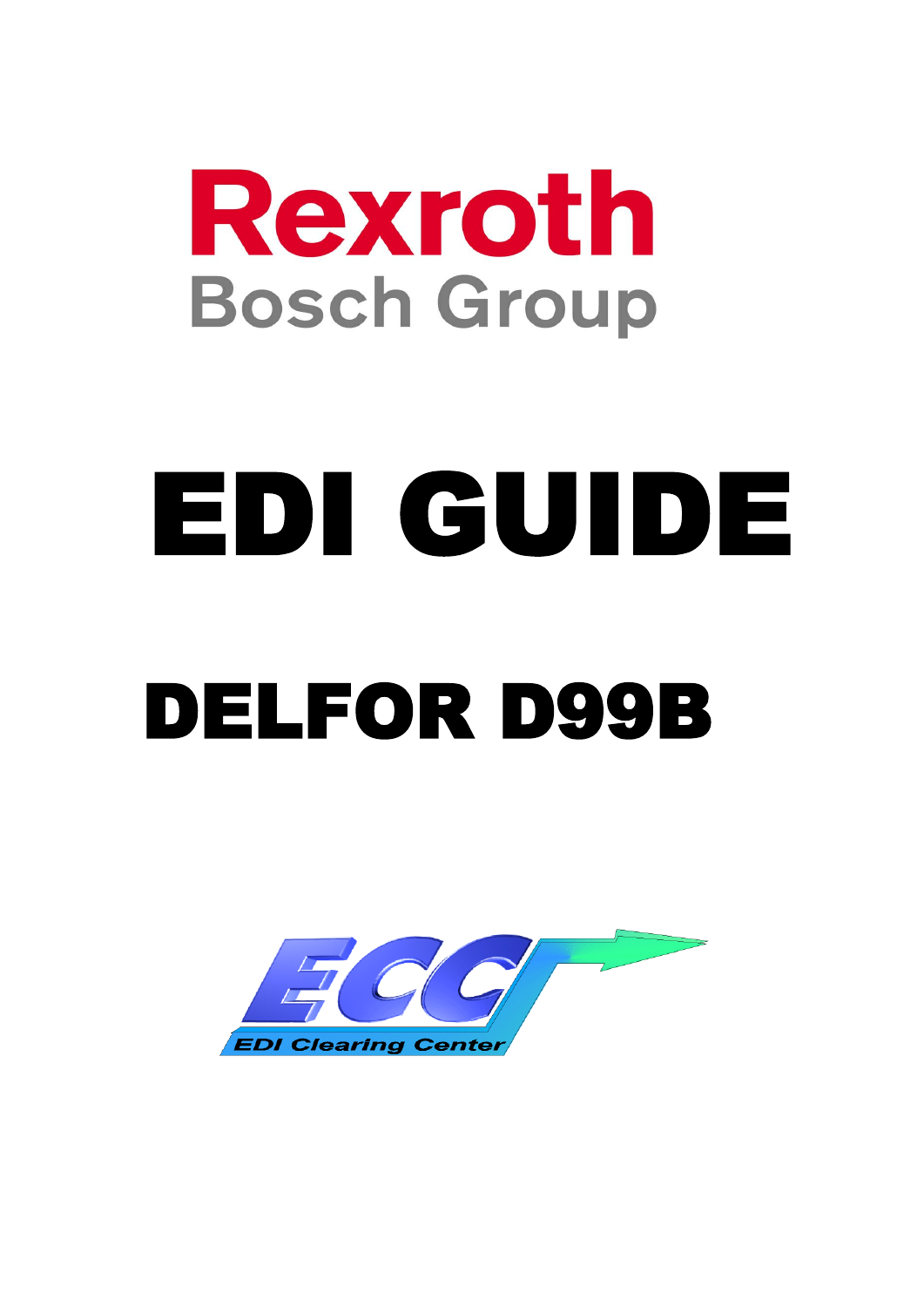



#### **Who should read this document?**

This document is for EDI-administrators who will implement this EDI-guide to be able to sent EDIFACT schedule agreement to Bosch Rexroth AG.

#### **Explanation of usage:**

First of all, the usage of each segment has to be considered, so if a segment is mandatory (M), it has to appear in the data file.

It might happen, that a segment itself is optional (O), but the elements wihtin the segment are declared as mandatory. This means, it is not required that the segment is included, but as soon as the segment is in data file, the mandatory fields must be filled.

The same procedure has to be applied to segment groups and segemnts: A segment group can be optional, while the contained segments are mandatory. In this case all mandatory segments of a segment group has to apear in the data file, if you decide to use this segment group.

In case that in a segment describtion is listed more than one segement group, you have to read them from bottom to top. The first segment group is that group which contains the segment. The next segment group above is the segment group which contains the previous segment group.

The request of certain segment groups, segments or fields may differ from the describtion of DELFOR D99B like it is distributed from the UNECE. We have changed the request of some elements from optional to mandatory as they are important for our processes.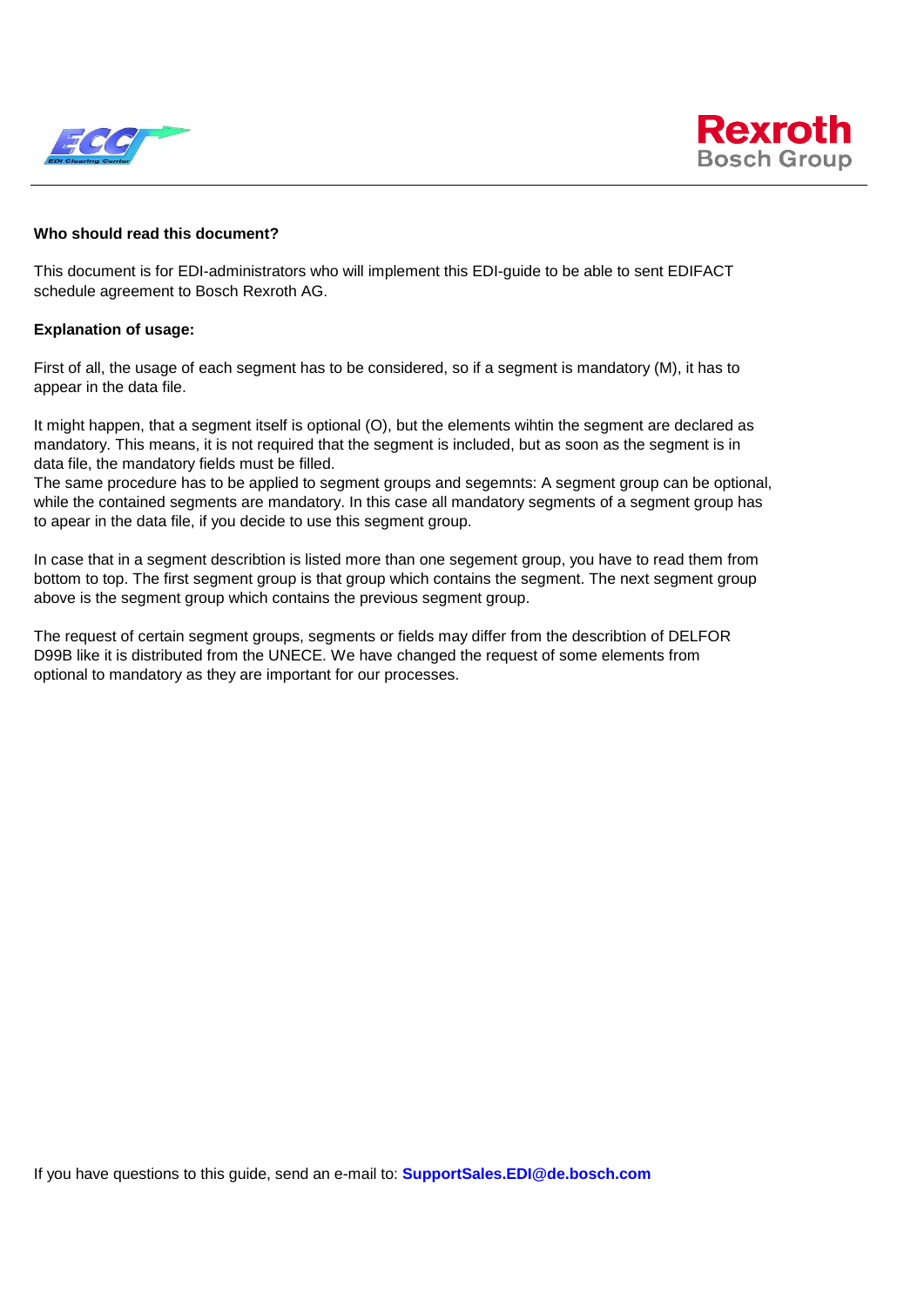



| <b>Segment</b>                                       | <b>Content</b>                                                                    |                                       | M/O Length                             | Group6 Group5 Group4 Group3 Group2 Group1 |                |                                                                           |                                                                      |
|------------------------------------------------------|-----------------------------------------------------------------------------------|---------------------------------------|----------------------------------------|-------------------------------------------|----------------|---------------------------------------------------------------------------|----------------------------------------------------------------------|
| <b>UNH</b><br><b>BGM</b><br><b>DTM</b><br><b>FTX</b> | Message header<br>Beginning of message<br>Date/time/period<br>Free text           | M<br>M<br>M<br>O                      | 1<br>1<br>10<br>5                      |                                           |                |                                                                           |                                                                      |
| <b>RFF</b><br><b>DTM</b>                             | Segment group 1<br>Reference<br>Date/time/period                                  | $\circ$<br>M<br>$\overline{O}$        | 10<br>1<br>$\mathbf 1$                 |                                           |                |                                                                           | 1<br>1                                                               |
| <b>NAD</b>                                           | Segment group 2<br>Name and address                                               | O<br>M                                | 99<br>1                                |                                           |                |                                                                           | $\overline{c}$<br>$\overline{c}$<br>$\overline{c}$                   |
| <b>RFF</b><br><b>DTM</b>                             | Segment group 3<br>Reference<br>Date/time/period                                  | $\circ$<br>M<br>$\overline{O}$        | 10<br>$\overline{1}$                   |                                           |                | 3<br>3<br>3                                                               | $\overline{c}$<br>$\overline{c}$<br>$\overline{2}$<br>$\overline{2}$ |
| <b>CTA</b><br><b>COM</b>                             | Segment group 4<br><b>Contact information</b><br><b>Communication contact</b>     | $\overline{O}$<br>M<br>$\overline{O}$ | 5<br>5                                 |                                           |                | 4<br>4<br>4                                                               | $\overline{2}$<br>$\overline{2}$<br>$\overline{2}$                   |
| <b>TDT</b><br><b>DTM</b>                             | Segment group 5<br>Details of transport<br>Date/time/period                       | O<br>M<br>$\circ$                     | 10<br>1<br>5                           |                                           |                |                                                                           | 5<br>5<br>5                                                          |
| <b>GIS</b>                                           | Segment group 6<br>General indicator                                              | $\circ$<br>M                          | 9999<br>1                              |                                           |                |                                                                           | 6<br>6<br>6                                                          |
| <b>NAD</b><br><b>LOC</b><br><b>FTX</b>               | Segment group 7<br>Name and address<br>Place/location identification<br>Free text | $\circ$<br>M<br>$\circ$<br>$\circ$    | $\mathbf 1$<br>$\mathbf 1$<br>10<br>5  |                                           |                | 7<br>$\overline{7}$<br>7<br>7<br>7                                        | 6<br>6<br>6<br>6<br>6                                                |
| <b>RFF</b><br><b>DTM</b>                             | Segment group 8<br>Reference<br>Date/time/period                                  | O<br>M<br>$\circ$                     | 10<br>$\overline{1}$<br>$\overline{1}$ |                                           | 8<br>8<br>8    | 7<br>$\overline{7}$<br>$\overline{7}$<br>7                                | 6<br>6<br>6<br>6                                                     |
| <b>DOC</b><br><b>DTM</b>                             | Segment group 9<br>Document/message details<br>Date/time/period                   | O<br>M<br>$\circ$                     | 10<br>10                               |                                           | 9<br>9<br>9    | 7<br>$\overline{7}$<br>$\overline{7}$                                     | 6<br>6<br>6                                                          |
| <b>CTA</b><br><b>COM</b>                             | Segment group 10<br><b>Contact information</b><br><b>Communication contact</b>    | O<br>M<br>$\circ$                     | 5<br>5                                 |                                           | 10<br>10<br>10 | $\overline{7}$<br>7<br>$\overline{7}$<br>$\overline{7}$<br>$\overline{7}$ | 6<br>6<br>$6\phantom{1}6$<br>6<br>$6\phantom{1}6$                    |
| <b>TDT</b><br><b>DTM</b>                             | Segment group 11<br>Details of transport<br>Date/time/period                      | O<br>M<br>$\circ$                     | 10<br>5                                |                                           | 11<br>11<br>11 | $\overline{7}$<br>7<br>$\overline{7}$                                     | 6<br>6<br>6                                                          |
|                                                      | Segment group 12                                                                  | $\mathsf O$                           | 9999                                   |                                           |                | 12                                                                        | 6<br>$\,$ 6 $\,$                                                     |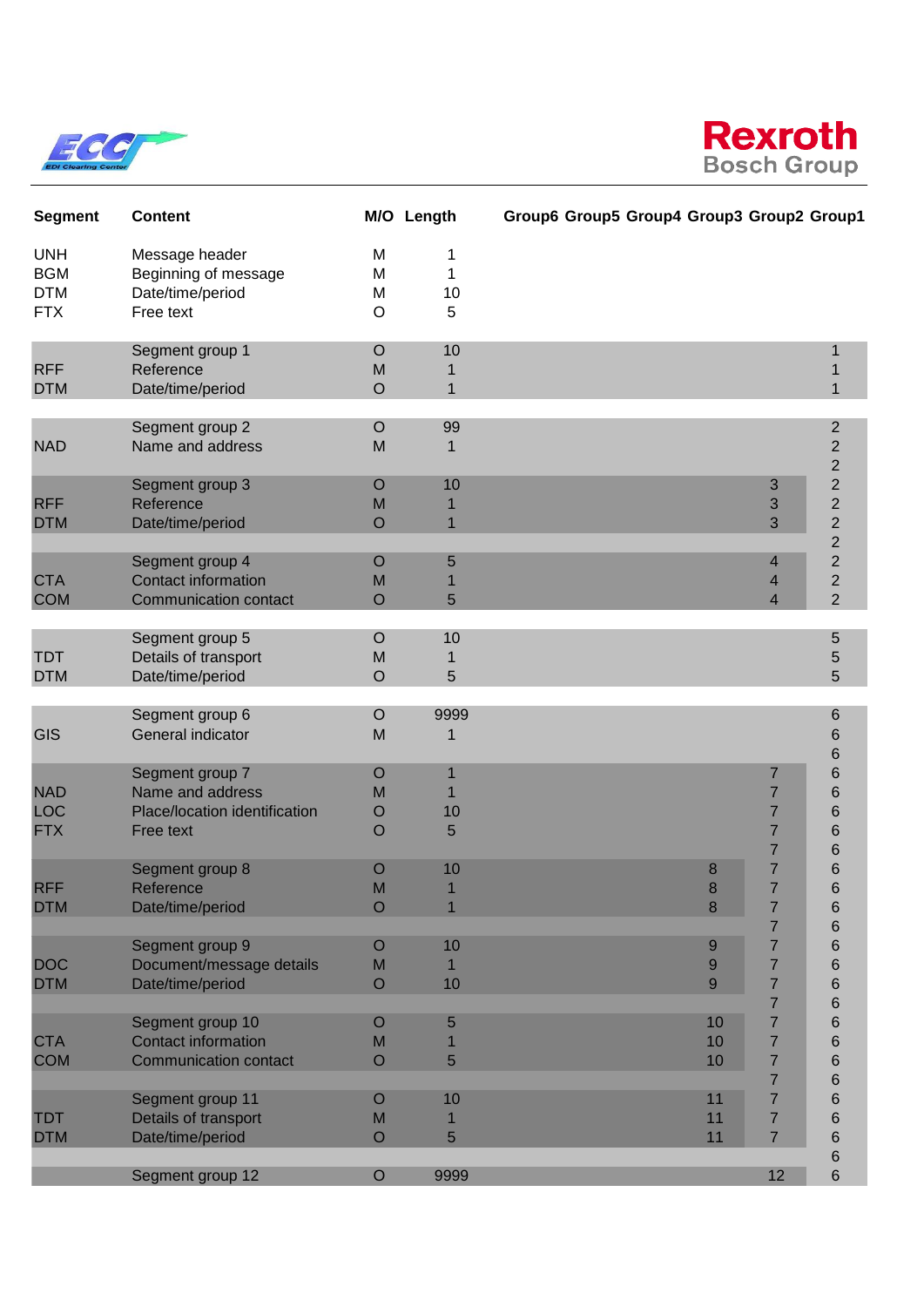| <b>LIN</b><br><b>PIA</b><br><b>IMD</b><br><b>MEA</b><br><b>ALI</b><br><b>GIN</b><br><b>GIR</b><br>LOC<br><b>DTM</b><br><b>FTX</b> | Line item<br>Additional product id<br>Item description<br><b>Measurements</b><br><b>Additional information</b><br>Goods identity number<br>Related identification numbers<br>Place/location identification<br>Date/time/period<br>Free text | M<br>Ő<br>O<br>O<br>O<br>O<br>$\circ$<br>$\circ$<br>$\circ$<br>$\circ$ | $\mathbf{1}$<br>10<br>10<br>5<br>5<br>999<br>999<br>999<br>5<br>5 |                |                      |                                  | 12<br>12<br>12<br>12<br>12<br>12<br>12<br>12<br>12<br>12<br>12 | $6\phantom{1}6$<br>6<br>6<br>6<br>6<br>6<br>6<br>6<br>6<br>6<br>6 |
|-----------------------------------------------------------------------------------------------------------------------------------|---------------------------------------------------------------------------------------------------------------------------------------------------------------------------------------------------------------------------------------------|------------------------------------------------------------------------|-------------------------------------------------------------------|----------------|----------------------|----------------------------------|----------------------------------------------------------------|-------------------------------------------------------------------|
| <b>RFF</b><br><b>DTM</b>                                                                                                          | Segment group 13<br>Reference<br>Date/time/period                                                                                                                                                                                           | O<br>M<br>$\overline{O}$                                               | 10<br>$\overline{1}$                                              |                |                      | 13<br>13<br>13                   | 12<br>12<br>12<br>12                                           | 6<br>6<br>6<br>6                                                  |
| <b>TDT</b><br><b>TMD</b><br><b>DTM</b>                                                                                            | Segment group 14<br>Details of transport<br><b>Transport movement details</b><br>Date/time/period                                                                                                                                           | O<br>M<br>O<br>$\circ$                                                 | 10<br>5                                                           |                |                      | 14<br>14<br>14<br>14             | 12<br>12<br>12<br>12<br>12                                     | 6<br>6<br>6<br>6<br>6                                             |
| QTY<br><b>DTM</b>                                                                                                                 | Segment group 15<br>Quantity<br>Date/time/period                                                                                                                                                                                            | $\circ$<br>M<br>$\circ$                                                | 99<br>$\mathbf 1$<br>$\overline{2}$                               |                |                      | 15<br>15<br>15<br>15             | 12<br>12<br>12<br>12                                           | 6<br>6<br>6<br>6                                                  |
| <b>RFF</b><br><b>DTM</b>                                                                                                          | Segment group 16<br>Reference<br>Date/time/period                                                                                                                                                                                           | $\circ$<br>M<br>$\circ$                                                | 10<br>1                                                           |                | 16<br>16<br>16       | 15<br>15<br>15                   | 12<br>12<br>12<br>12                                           | 6<br>6<br>6<br>6                                                  |
| <b>SCC</b>                                                                                                                        | Segment group 17<br><b>Scheduling conditions</b>                                                                                                                                                                                            | $\circ$<br>M                                                           | 999                                                               |                |                      | 17<br>17<br>17                   | 12<br>12<br>12                                                 | 6<br>6<br>6                                                       |
| <b>QTY</b><br><b>DTM</b>                                                                                                          | Segment group 18<br>Quantity<br>Date/time/period                                                                                                                                                                                            | O<br>M<br>O                                                            | 999<br>1<br>$\overline{2}$                                        |                | 18<br>18<br>18<br>18 | 17<br>17<br>17<br>17             | 12<br>12<br>12<br>12                                           | 6<br>6<br>6<br>6                                                  |
| <b>RFF</b><br><b>DTM</b>                                                                                                          | Segment group 19<br>Reference<br>Date/time/period                                                                                                                                                                                           | $\circ$<br>M<br>$\circ$                                                | 10<br>1                                                           | 19<br>19<br>19 | 18<br>18<br>18       | 17<br>17<br>17                   | 12<br>12<br>12<br>12                                           | 6<br>6<br>6                                                       |
| <b>PAC</b><br><b>MEA</b><br>QTY<br><b>DTM</b>                                                                                     | Segment group 20<br>Package<br><b>Measurements</b><br>Quantity<br>Date/time/period                                                                                                                                                          | O<br>M<br>O<br>$\circ$<br>$\circ$                                      | 99<br>$\mathbf 1$<br>10<br>5<br>5                                 |                |                      | 20<br>20<br>20<br>20<br>20<br>20 | 12<br>12<br>12<br>12<br>12<br>12                               | 6<br>6<br>6<br>6<br>6<br>6<br>6                                   |
| PCI<br><b>GIN</b>                                                                                                                 | Segment group 21<br>Package identification<br><b>Goods identity number</b>                                                                                                                                                                  | O<br>M<br>$\circ$                                                      | 10<br>1<br>10                                                     |                | 21<br>21<br>21       | 20<br>20<br>20                   | 12<br>12<br>12<br>12                                           | 6<br>6<br>6<br>6                                                  |
| <b>NAD</b><br><b>LOC</b><br><b>FTX</b>                                                                                            | Segment group 22<br>Name and address<br>Place/location identification<br>Free text                                                                                                                                                          | O<br>M<br>O<br>$\Omega$                                                | 999<br>10<br>5                                                    |                |                      | 22<br>22<br>22<br>22<br>22       | 12<br>12<br>12<br>12<br>12                                     | 6<br>6<br>6<br>6<br>6                                             |
| <b>DOC</b>                                                                                                                        | Segment group 23<br>Document/message details                                                                                                                                                                                                | O<br>M                                                                 | 10<br>1                                                           |                | 23<br>23             | 22<br>22                         | 12<br>12                                                       | 6<br>$\,6$                                                        |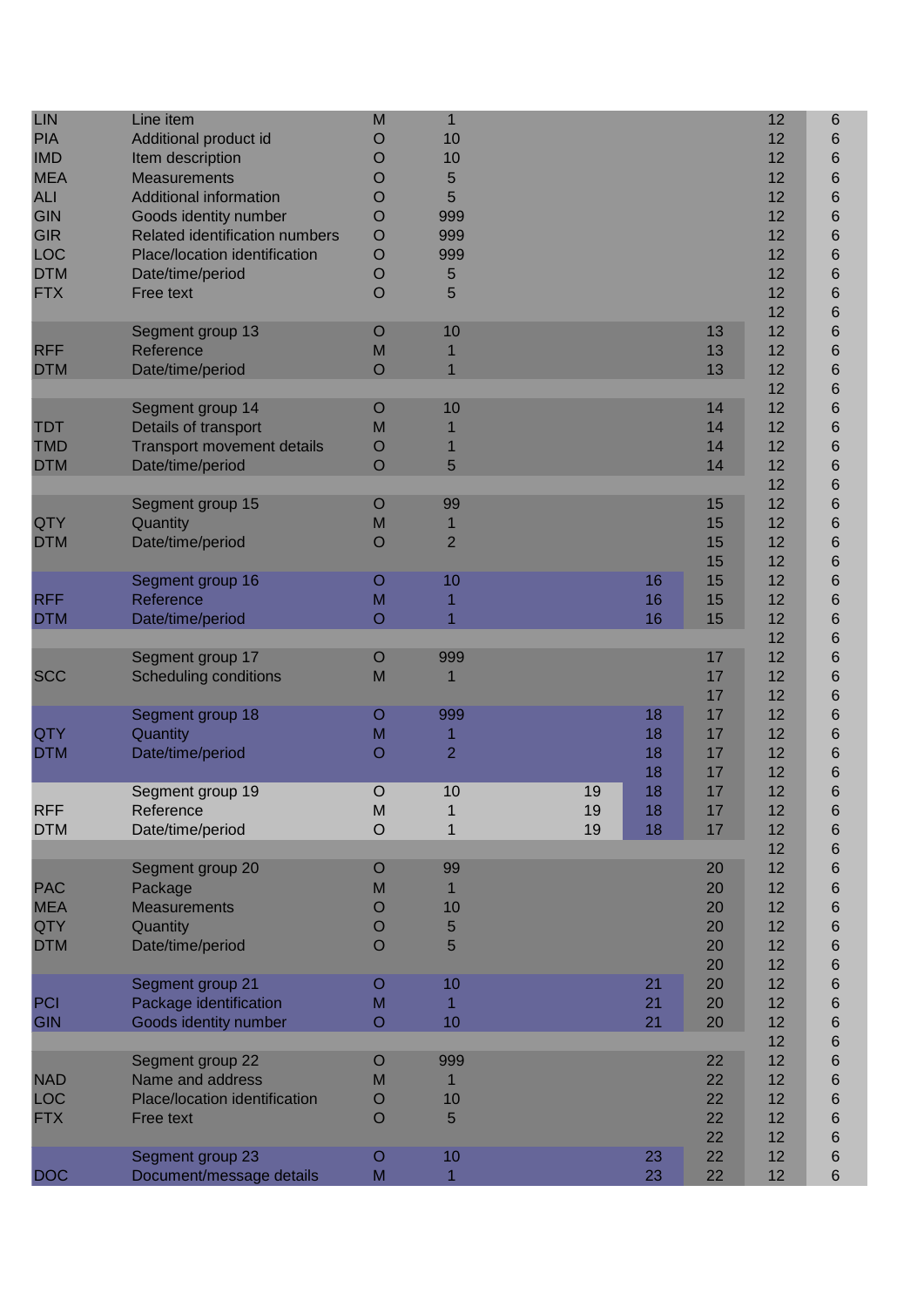| <b>DTM</b> | Date/time/period             | $\circ$ |                |    |    | 23 | 22 | 12 | 6               |  |
|------------|------------------------------|---------|----------------|----|----|----|----|----|-----------------|--|
|            |                              |         |                |    |    |    | 22 | 12 | 6               |  |
|            | Segment group 24             | O       | 5              |    |    | 24 | 22 | 12 | 6               |  |
| <b>CTA</b> | <b>Contact information</b>   | M       |                |    |    | 24 | 22 | 12 | 6               |  |
| <b>COM</b> | <b>Communication contact</b> | O       | 5              |    |    | 24 | 22 | 12 | 6               |  |
|            |                              |         |                |    |    |    | 22 | 12 | 6               |  |
|            | Segment group 25             | O       | 10             |    |    | 25 | 22 | 12 | $6\phantom{1}6$ |  |
| QTY        | Quantity                     | M       |                |    |    | 25 | 22 | 12 | 6               |  |
| <b>DTM</b> | Date/time/period             | O       | $\overline{2}$ |    |    | 25 | 22 | 12 | $6\phantom{1}6$ |  |
|            |                              |         |                |    |    | 25 | 22 | 12 | 6               |  |
|            | Segment group 26             | $\circ$ | 10             |    | 26 | 25 | 22 | 12 | 6               |  |
| <b>RFF</b> | Reference                    | M       |                |    | 26 | 25 | 22 | 12 | $6\phantom{1}6$ |  |
| <b>DTM</b> | Date/time/period             | O       | 1              |    | 26 | 25 | 22 | 12 | $6\phantom{1}6$ |  |
|            |                              |         |                |    |    |    | 22 | 12 | 6               |  |
|            | Segment group 27             | M       | 999            |    |    | 27 | 22 | 12 | 6               |  |
| <b>SCC</b> | <b>Scheduling conditions</b> | M       |                |    |    | 27 | 22 | 12 | $\,$ 6          |  |
|            |                              |         |                |    |    | 27 | 22 | 12 | $6\phantom{1}6$ |  |
|            | Segment group 28             | M       | 999            |    | 28 | 27 | 22 | 12 | 6               |  |
| <b>QTY</b> | Quantity                     | M       |                |    | 28 | 27 | 22 | 12 | $6\phantom{1}6$ |  |
| <b>DTM</b> | Date/time/period             | O       | $\overline{2}$ |    | 28 | 27 | 22 | 12 | $6\phantom{1}6$ |  |
|            |                              |         |                |    | 28 | 27 | 22 | 12 | 6               |  |
|            | Segment group 29             | $\circ$ | 10             | 29 | 28 | 27 | 22 | 12 | $6\phantom{1}6$ |  |
| <b>RFF</b> | Reference                    | M       | 1              | 29 | 28 | 27 | 22 | 12 | $\,$ 6          |  |
| <b>DTM</b> | Date/time/period             | O       |                | 29 | 28 | 27 | 22 | 12 | 6               |  |
|            |                              |         |                |    |    |    | 22 | 12 | $6\phantom{1}6$ |  |
|            | Segment group 30             | O       | 10             |    |    | 30 | 22 | 12 | 6               |  |
| <b>TDT</b> | Details of transport         | M       |                |    |    | 30 | 22 | 12 | 6               |  |
| <b>DTM</b> | Date/time/period             | O       | 5              |    |    | 30 | 22 | 12 | 6               |  |
| <b>UNT</b> | Message trailer              | M       | 1              |    |    |    |    |    |                 |  |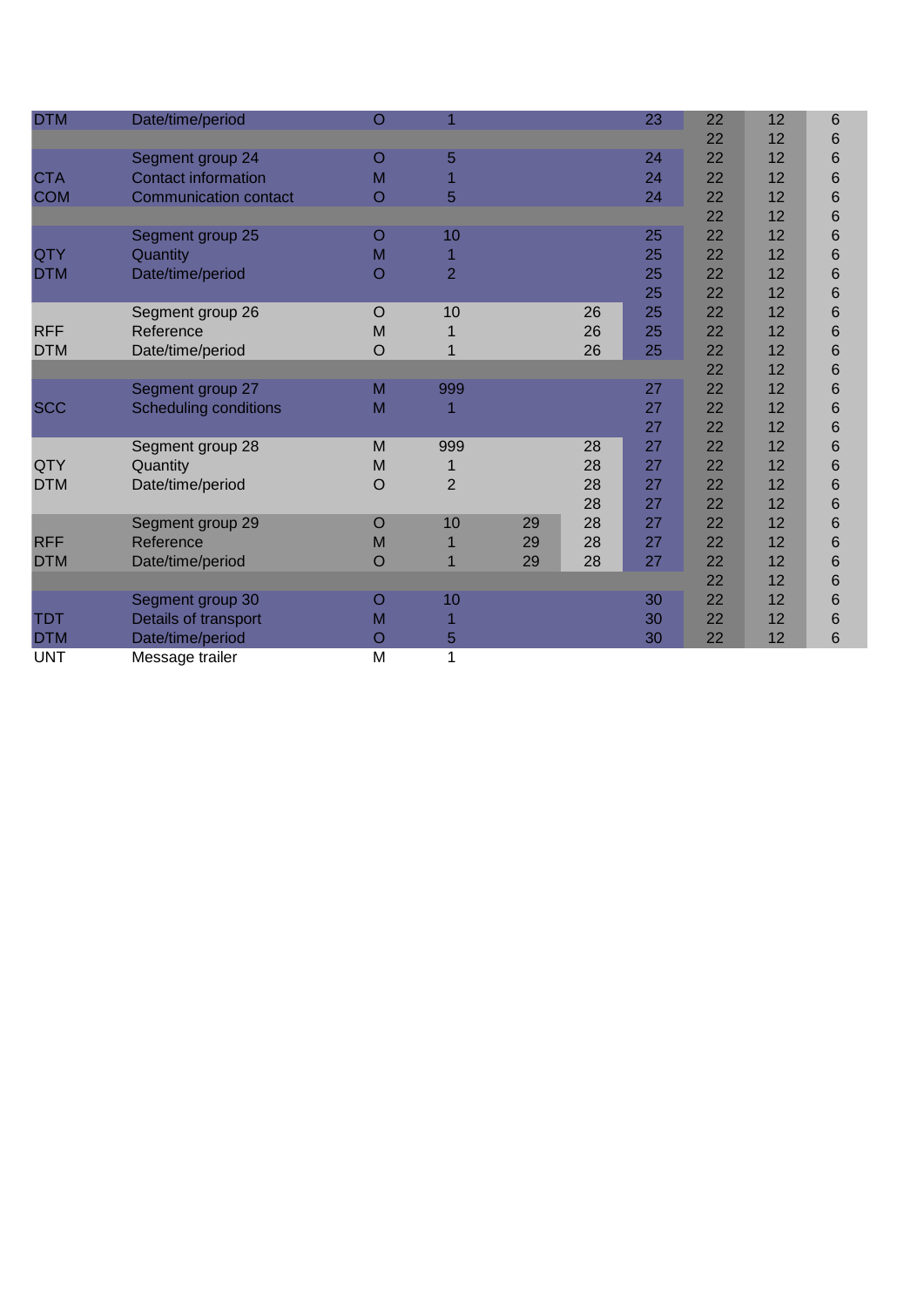



| <b>UNB</b>  | <b>Interchange Header</b>                     | M              | 1                       |           |                                        |
|-------------|-----------------------------------------------|----------------|-------------------------|-----------|----------------------------------------|
|             |                                               |                |                         |           |                                        |
| Function    | To start, identify and specify an interchange |                |                         |           |                                        |
| <b>S001</b> | <b>SYNTAX IDENTIFIER</b>                      | M              | 1                       |           |                                        |
|             | 0001 Syntax identifier                        | $\overline{M}$ |                         | an.4      | <b>UNOC</b>                            |
|             | 0002 Syntax version number                    | M              |                         | a.1       | 3                                      |
|             |                                               |                |                         |           |                                        |
| <b>S002</b> | <b>INTERCHANGE SENDER</b>                     | M              | $\overline{\mathbf{1}}$ |           |                                        |
|             | 0004 Sender identification                    | M              |                         | an35      | <b>ECCREX</b>                          |
|             | 0007 Partner identification                   | M              |                         | an.4      | ZZ                                     |
|             | 0008 Adress for reverse routing               | $\circ$        |                         | an14      |                                        |
|             |                                               |                |                         |           |                                        |
| <b>S003</b> | <b>INTERCHANGE RECIPIENT</b>                  | M              | $\mathbf{1}$            |           |                                        |
|             | 0010 Recipient Identification                 | M              |                         | an35      | recipient id                           |
|             | 0007 Partner identification                   | M              |                         | an.4      | recipient partner id                   |
|             | 0014 Routing adress                           | $\circ$        |                         | an14      |                                        |
|             |                                               |                |                         |           |                                        |
| <b>S004</b> | <b>DATE/TIME OF PREPARATION</b>               | M              | $\overline{1}$          |           |                                        |
| 0017 Date   |                                               | M              |                         | n.6       | YYMMDD                                 |
|             | 0019 Time                                     | $\overline{M}$ |                         | n.4       | <b>HHMM</b>                            |
|             |                                               |                |                         |           |                                        |
| 0020        | INTERCHANGE CONTROL REFERENCE                 | M              | $\mathbf{1}$            | an14      | unique reference assigned by<br>sender |
|             |                                               |                |                         |           |                                        |
| <b>S005</b> | <b>RECIPIENTS REFERENCE, PASSWORD</b>         | $\mathbf{o}$   | $\overline{1}$          |           |                                        |
|             | 0022 Recipients reference, password           | $\overline{M}$ |                         | an14      |                                        |
|             | 0025 Recipients reference, password qualifier | $\circ$        |                         | an.2      |                                        |
|             |                                               |                |                         |           |                                        |
| 0026        | <b>APPLICATION REFERENCE</b>                  | $\overline{O}$ | 1                       | an14      |                                        |
|             |                                               |                |                         |           |                                        |
| 0029        | PROCESSING PRIORITY CODE                      | $\circ$        | 1                       | an.1      |                                        |
|             |                                               |                |                         |           |                                        |
| 0031        | <b>ACKNOWLEDGEMENT REQUEST</b>                | $\circ$        | 1                       | n.1       |                                        |
|             |                                               |                |                         |           |                                        |
| 0032        | <b>COMMUNICATIONS AGREEMENT ID</b>            | $\circ$        | 1                       | an35      |                                        |
|             |                                               |                |                         |           |                                        |
| 0035        | <b>TEST INDICATOR</b>                         | $\circ$        | $\mathbf{1}$            | $\ln 0.1$ |                                        |

**Example:** UNB+UNOA:1+123456:AB+ECCREX:ZZ+030905:1058+1024'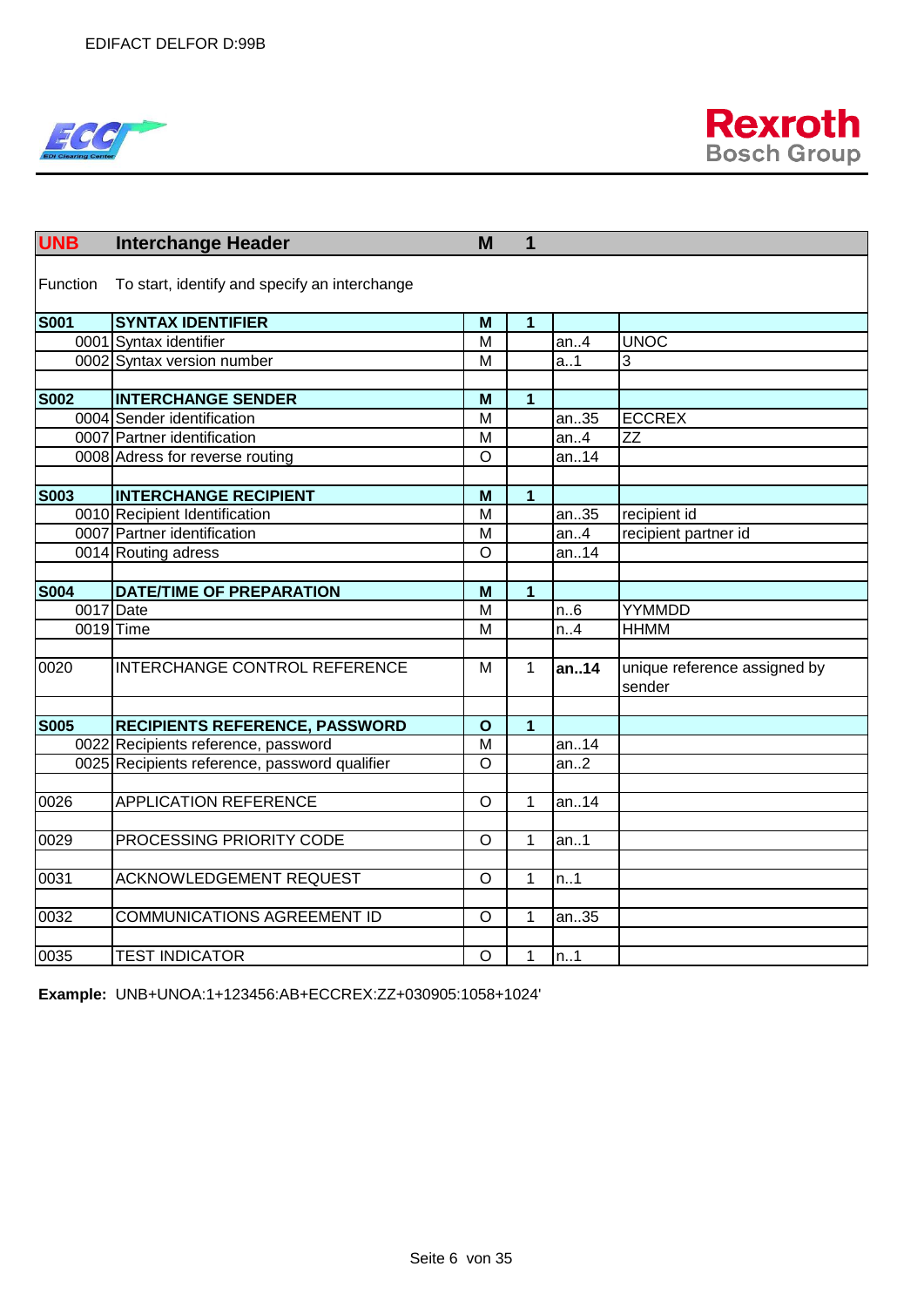

| <b>UNH</b>  | <b>Message header</b>                             | M            |   |          |                                                                 |
|-------------|---------------------------------------------------|--------------|---|----------|-----------------------------------------------------------------|
|             | Function: To head, identify and specify a message |              |   |          |                                                                 |
| 0062        | <b>MESSAGE REFERENCE NUMBER</b>                   | м            |   | an. $14$ | Contains a unique alphanumerical<br>identification of a message |
|             |                                                   |              |   |          |                                                                 |
| <b>S009</b> | <b>MESSAGE IDENTIFIER</b>                         | M            | 4 |          |                                                                 |
|             | 0065 Message type                                 | M            |   | an $6$   | <b>DELFOR</b>                                                   |
|             | 0052 Message version number                       | M            |   | an.3     | D                                                               |
|             | 0054 Message release number                       | M            |   | an.3     | 99B                                                             |
|             | 0051 Controlling agency                           | M            |   | an.2     | <b>UN</b>                                                       |
|             | 0057 Association assigned code                    | O            |   | an. $6$  |                                                                 |
|             |                                                   |              |   |          |                                                                 |
| 0068        | <b>COMMON ACCESS REFERENCE</b>                    | O            |   | an35     |                                                                 |
|             |                                                   |              |   |          |                                                                 |
| <b>S010</b> | <b>STATUS OF THE TRANSFER</b>                     | $\mathbf{o}$ |   |          |                                                                 |
|             | 0070 Sequence of transfers                        | M            |   | n.2      |                                                                 |
|             | 0073 First and last transfer                      | O            |   |          |                                                                 |

**Example:** UNH+00002406000001+DELFOR:D:99B:UN'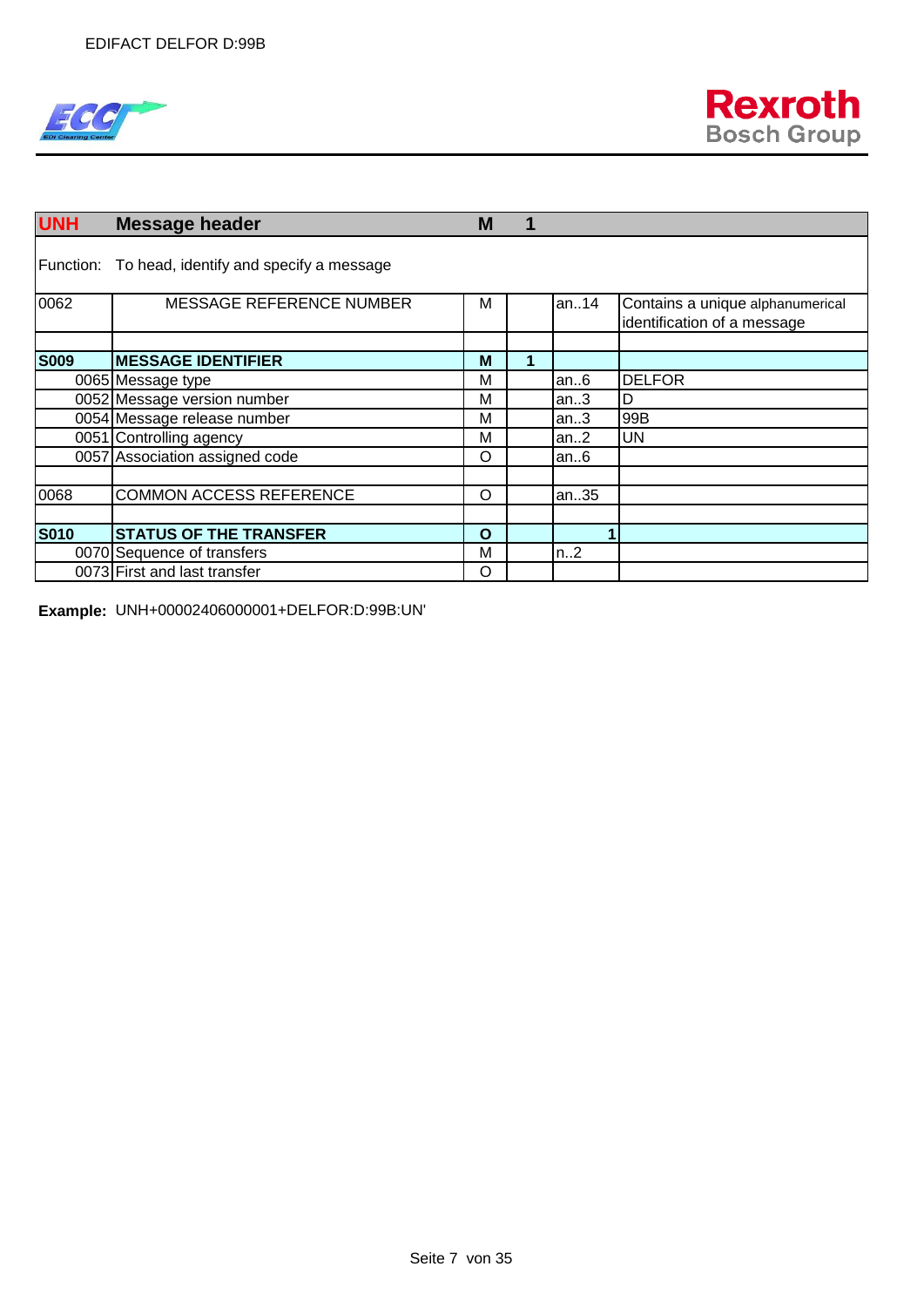



| <b>BGM</b>       | <b>BEGINNING OF MESSAGE</b>                                                                      | M | ۹ |        |                           |
|------------------|--------------------------------------------------------------------------------------------------|---|---|--------|---------------------------|
|                  | Function: To indicate the type and function of a message and to transmit the identifying number. |   |   |        |                           |
| <b>C002</b>      | <b>DOCUMENT/MESSAGE NAME</b>                                                                     | M |   |        |                           |
| 1001             | Document name code                                                                               | M |   | an.3   | $241$ = delivery schedule |
|                  | 1131 Code list identification code                                                               | O |   | an $3$ |                           |
|                  | 3055 Code list responsible agency code                                                           | O |   | an.3   |                           |
|                  | 1000 Document name                                                                               | O |   | an35   |                           |
|                  |                                                                                                  |   |   |        |                           |
| C <sub>106</sub> | DOCUMENT/MESSAGE IDENTIFICATION                                                                  | M | 1 |        |                           |
|                  | 1004 Document/message number                                                                     | M |   | an35   | document number           |
|                  | 1056 Version                                                                                     | O |   | an.9   |                           |
|                  | 1060 Revision number                                                                             | O |   | an.6   |                           |
|                  |                                                                                                  |   |   |        |                           |
| 1225             | <b>MESSAGE FUNCTION CODE</b>                                                                     | O |   | an.3   | $9 = original$            |
|                  |                                                                                                  |   |   |        |                           |
| 4343             | <b>RESPONSE TYPE CODE</b>                                                                        | O |   | an.3   |                           |

**Example: BGM+241::5+0001400015::9'**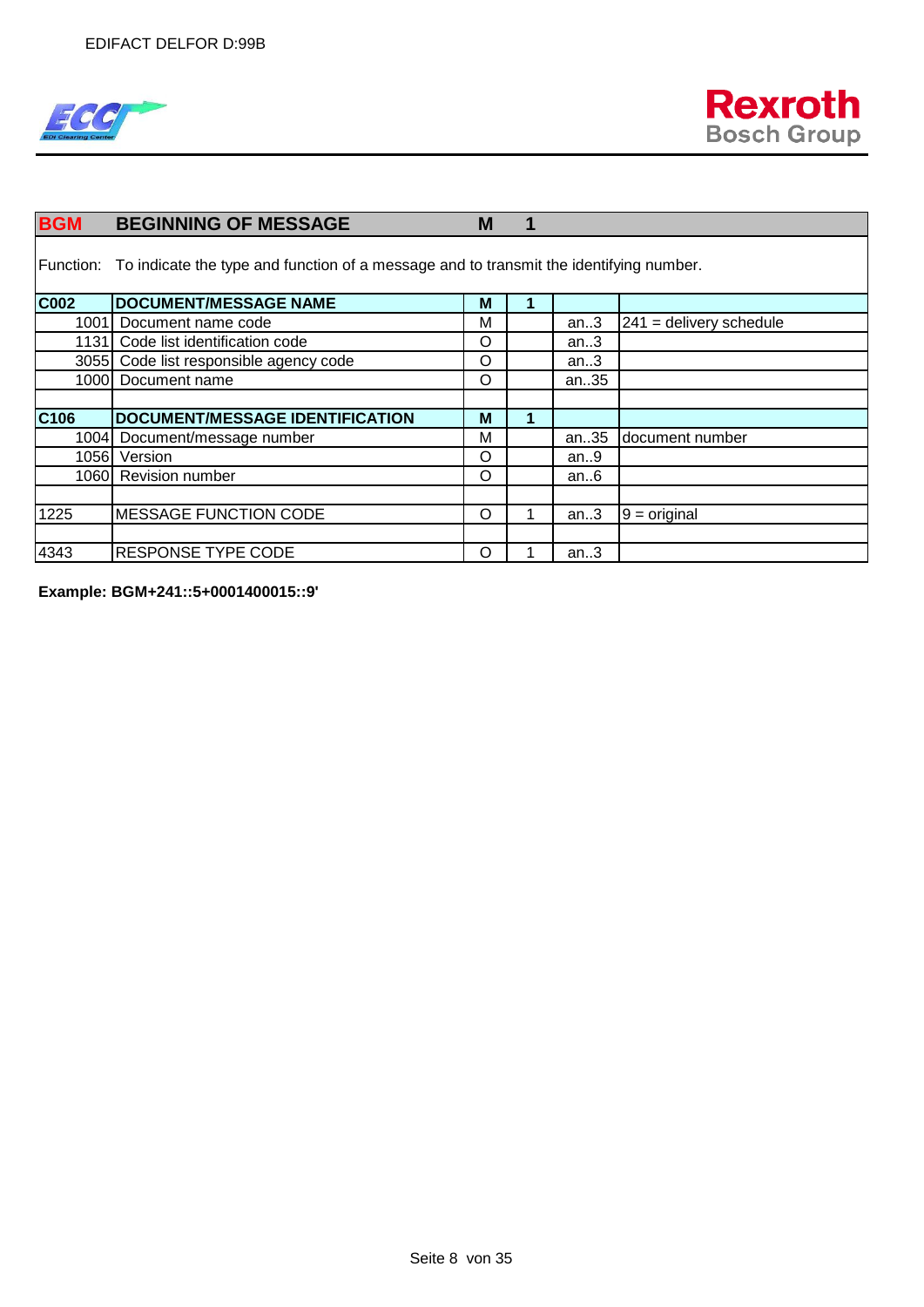

| <b>DTM</b> | <b>DATE/TIME/PERIOD</b>                            | M | 10 |      |                               |
|------------|----------------------------------------------------|---|----|------|-------------------------------|
|            | Function: To specify date, and/or time, or period. |   |    |      |                               |
| C507       | DATE/TIME/PERIOD                                   | M |    |      |                               |
|            | 2005 Date/time/period function code qualifier      | М |    | an.3 | $137$ = document/message date |
|            | 2380 Date/time/period value                        | O |    | an35 | Idate                         |
|            | 2379 Date/time/period format code                  | O |    | an.3 | $102 = YYYYMMDD$              |

**Example: DTM+137:20040229:102'**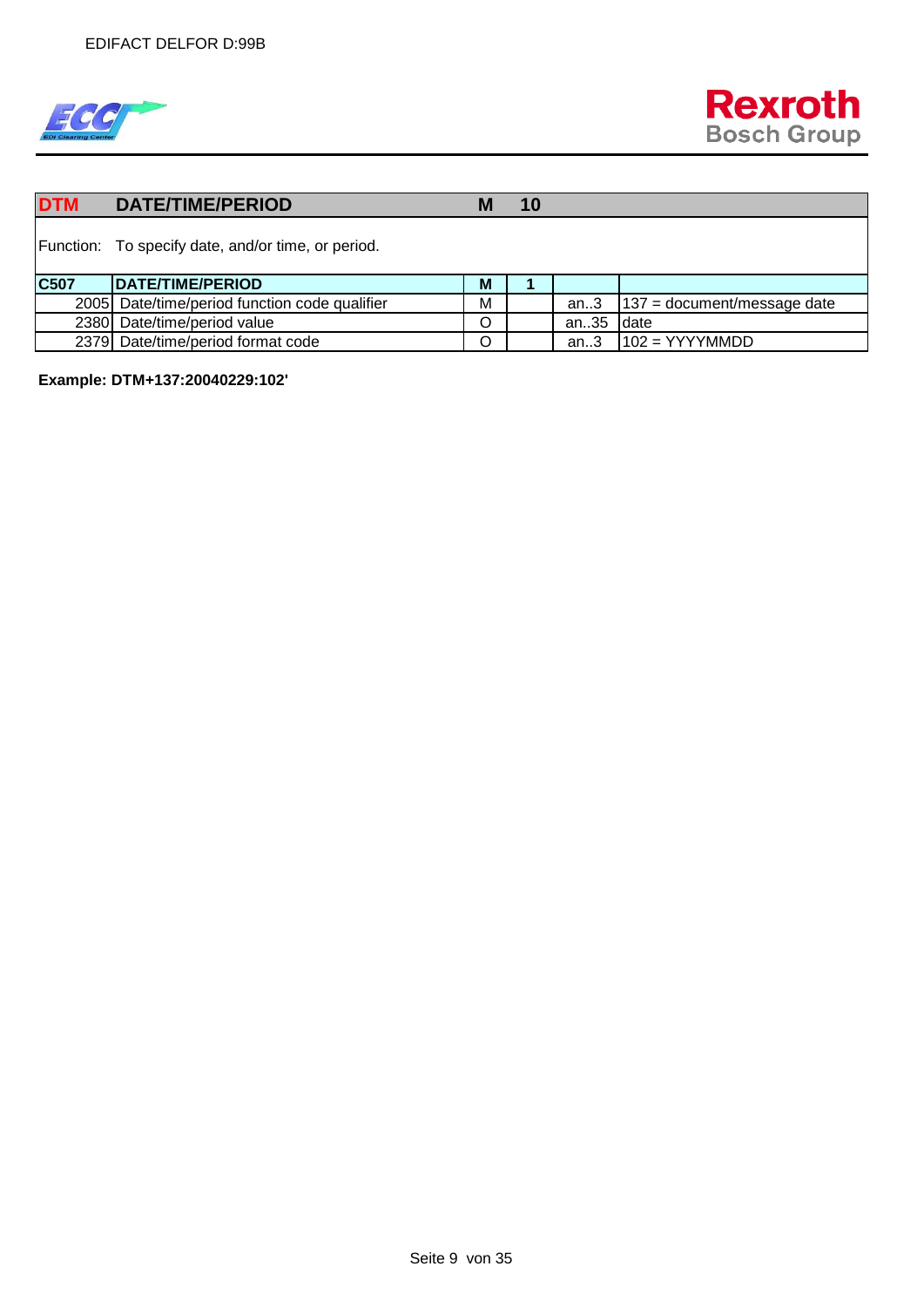



| <b>FTX</b>          | <b>Free text</b>                       | O            | 99          |       |                                                  |
|---------------------|----------------------------------------|--------------|-------------|-------|--------------------------------------------------|
| Function: Free text |                                        |              |             |       |                                                  |
|                     | 4451 TEXT SUBJECT CODE QUALIFIER       | М            | 1           | an.3  | $AAI = general information$                      |
| 4453                | TEXT FUNCTION, CODED                   | $\circ$      | 1           | an.3  |                                                  |
|                     |                                        |              |             |       |                                                  |
| C107                | <b>TEXT REFERENCE</b>                  | $\mathbf O$  | 1           |       |                                                  |
|                     | 4441 Free text value code              | M            |             | an17  |                                                  |
|                     | 1131 Code list identification code     | $\circ$      |             | an.3  |                                                  |
|                     | 3055 Code list responsible agency code | $\circ$      |             | an.3  |                                                  |
|                     |                                        |              |             |       |                                                  |
| C <sub>108</sub>    | <b>TEXT LITERAL</b>                    | $\mathbf{o}$ | 1           |       |                                                  |
|                     | 4440 Free text value                   | M            |             | an512 | additonal text                                   |
|                     | 4440 Free text value                   | $\circ$      |             | an512 | additonal text                                   |
|                     | 4440 Free text value                   | $\circ$      |             | an512 | additonal text                                   |
|                     | 4440 Free text value                   | $\circ$      |             | an512 | additonal text                                   |
|                     | 4440 Free text value                   | $\circ$      |             | an512 | additonal text                                   |
| 3453                | <b>LANGUAGE NAME CODE</b>              | O            | $\mathbf 1$ | an.3  | $DE = German$<br>$EN = English$<br>$FR = French$ |
| 4447                | TEXT FORMATTING, CODED                 | O            | 1           | an.3  |                                                  |

**Example:** FTX+AAII+++additional text'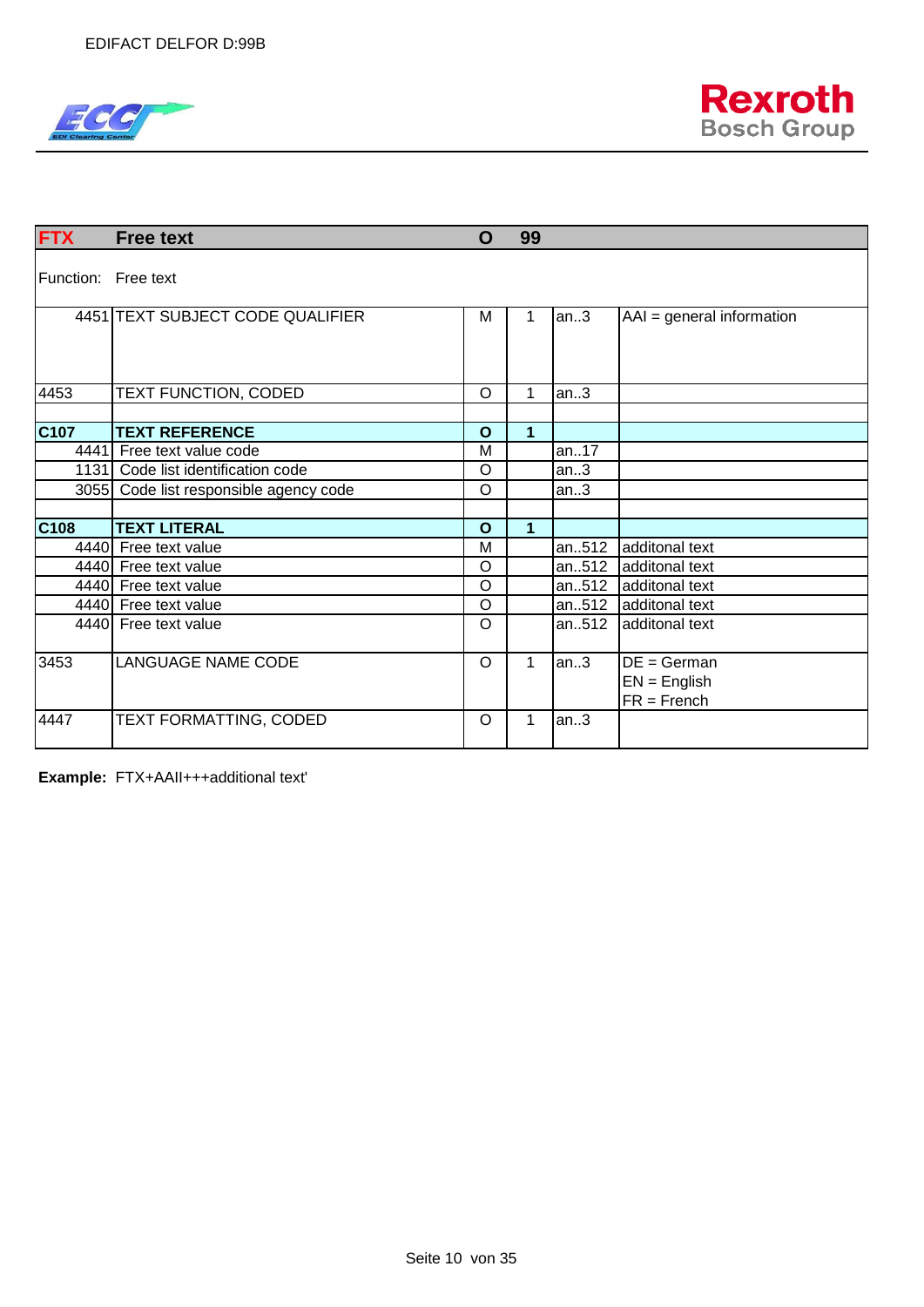



**Segment Group: 1 (M)**

| <b>RFF</b> | <b>REFERENCE</b>                       | O | 10 |        |                         |
|------------|----------------------------------------|---|----|--------|-------------------------|
|            | Function: To specify a reference.      |   |    |        |                         |
| C506       | <b>IREFERENCE</b>                      | M |    |        |                         |
|            | 1153 Reference function code qualifier | M |    | an.3   | $ON = order number$     |
|            | 1154 Reference identifier              | O |    | an35   | no. of master agreement |
|            | 1156 Line number                       | O |    | an $6$ |                         |
|            | 4000 Reference version identifier      | O |    | an35   |                         |
|            | 1060 Revision number                   | O |    | an $6$ |                         |

**Example: RFF+ON:5500058126'**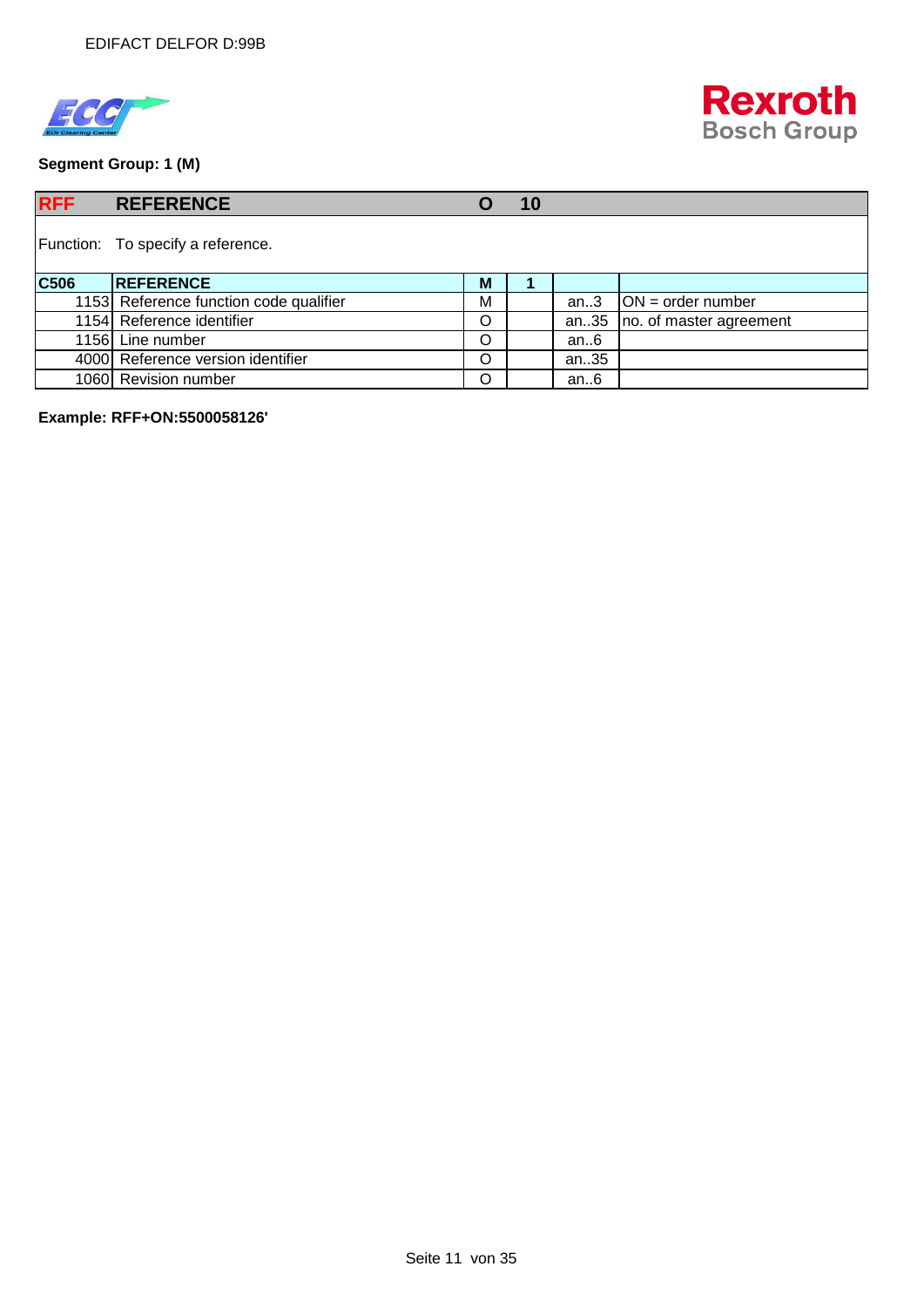



**Segment Group: 1 (M)**

| <b>DTM</b> | <b>DATE/TIME/PERIOD</b>                            |         |        |                          |
|------------|----------------------------------------------------|---------|--------|--------------------------|
|            | Function: To specify date, and/or time, or period. |         |        |                          |
| C507       | DATE/TIME/PERIOD                                   | M       |        |                          |
|            | 2005 Date/time/period function code qualifier      | M       | an $3$ | $14 = \text{order date}$ |
|            | 2380 Date/time/period value                        | O       | an35   | date of master agreement |
|            | 2379 Date/time/period format code                  | $\circ$ | an.3   | $102 = YYYYMMDD$         |

**Example: DTM+4:20040229:102'**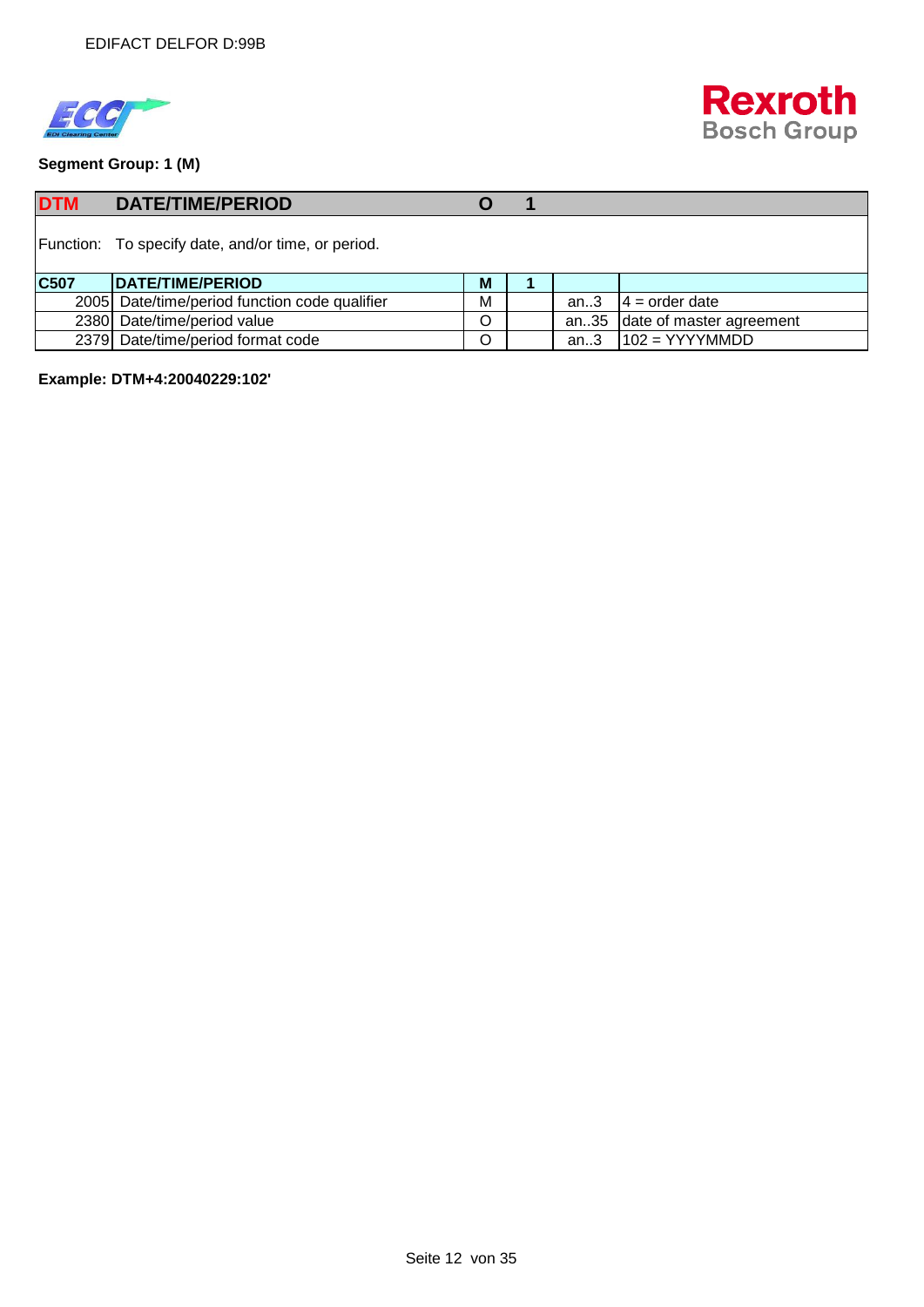



#### **Segment Group: 2 (M)**

| <b>NAD</b>  | <b>NAME AND ADDRESS</b>                                          | M              | 99             |      |                               |
|-------------|------------------------------------------------------------------|----------------|----------------|------|-------------------------------|
|             | Function: To specify the name/address and their related function |                |                |      |                               |
|             |                                                                  |                |                |      |                               |
| 3035        | PARTY FUNCTION CODE QUALIFIER                                    | Μ              | 1              | an.3 | $(M) BY = buyer$              |
|             |                                                                  |                |                |      | $(M)$ SU = supplier           |
|             |                                                                  |                |                |      | (O) $BT =$ party to be billed |
|             |                                                                  |                |                |      | $(O) CA = carrier$            |
|             |                                                                  |                |                |      |                               |
| C082        | <b>PARTY IDENTIFICATION DETAILS</b>                              | $\mathbf{o}$   | 1              |      |                               |
|             | 3039 Party identifier                                            | M              |                | an35 | partner number                |
|             | 1131 Code list identification code                               | O              |                | an.3 |                               |
|             | 3055 Code list responsible agency code                           | O              |                | an.3 |                               |
| C058        | <b>NAME AND ADDRESS</b>                                          | $\mathbf{o}$   | $\mathbf{1}$   |      |                               |
|             | 3124 Name and address line                                       | M              |                | an35 |                               |
|             | 3124 Name and address line                                       | O              |                | an35 |                               |
|             | 3124 Name and address line                                       | $\circ$        |                | an35 |                               |
|             | 3124 Name and address line                                       | O              |                | an35 |                               |
|             | 3124 Name and address line                                       | $\circ$        |                | an35 |                               |
|             |                                                                  |                |                |      |                               |
| <b>C080</b> | <b>PARTY NAME</b>                                                | $\mathbf{o}$   | $\overline{1}$ |      |                               |
|             | 3036 Party name                                                  | M              |                | an35 | partner name                  |
|             | 3036 Party name                                                  | $\circ$        |                | an35 |                               |
|             | 3036 Party name                                                  | O              |                | an35 |                               |
|             | 3036 Party name                                                  | $\overline{0}$ |                | an35 |                               |
|             | 3036 Party name                                                  | O              |                | an35 |                               |
|             | 3045 Party name format code                                      | $\circ$        |                | an.3 |                               |
|             |                                                                  |                |                |      |                               |
| C059        | <b>STREET</b>                                                    | $\mathbf{o}$   | 1              |      |                               |
|             | 3042 Street and number/p.o. box                                  | M              |                | an35 | street                        |
|             | 3042 Street and number/p.o. box                                  | $\circ$        |                | an35 |                               |
|             | 3042 Street and number/p.o. box                                  | $\circ$        |                | an35 |                               |
|             | 3042 Street and number/p.o. box                                  | $\circ$        |                | an35 |                               |
|             |                                                                  |                |                |      |                               |
| 3164        | <b>CITY NAME</b>                                                 | $\circ$        | 1              | an35 | city                          |
|             |                                                                  |                |                |      |                               |
| C819        | <b>COUNTRY SUB-ENTITY DETAILS</b>                                | $\mathbf{o}$   | $\overline{1}$ |      |                               |
|             | 3229 Country sub-entity name code                                | $\overline{O}$ |                | an.9 |                               |
|             | 1131 Code list identification code                               | $\circ$        |                | an.3 |                               |
|             | 3055 Code list responsible agency code                           | $\circ$        |                | an.3 |                               |
|             | 3228 Country sub-entity name                                     | $\circ$        |                | an35 |                               |
|             | POSTAL IDENTIFICATION CODE                                       |                |                |      |                               |
| 3251        |                                                                  | $\circ$        | 1              | an17 | zip code                      |
| 3207        | <b>COUNTRY NAME CODE</b>                                         | $\circ$        | 1              | an.3 | $DE = Germany$                |
|             |                                                                  |                |                |      | $FR = France$                 |
|             |                                                                  |                |                |      |                               |
|             |                                                                  |                |                |      | (all Iso-Codes are valid)     |
|             |                                                                  |                |                |      |                               |

#### **Example: NAD+BY+0001234567++TESTPARTNER+MAIN STREET 8+BERLIN++12345+DE'**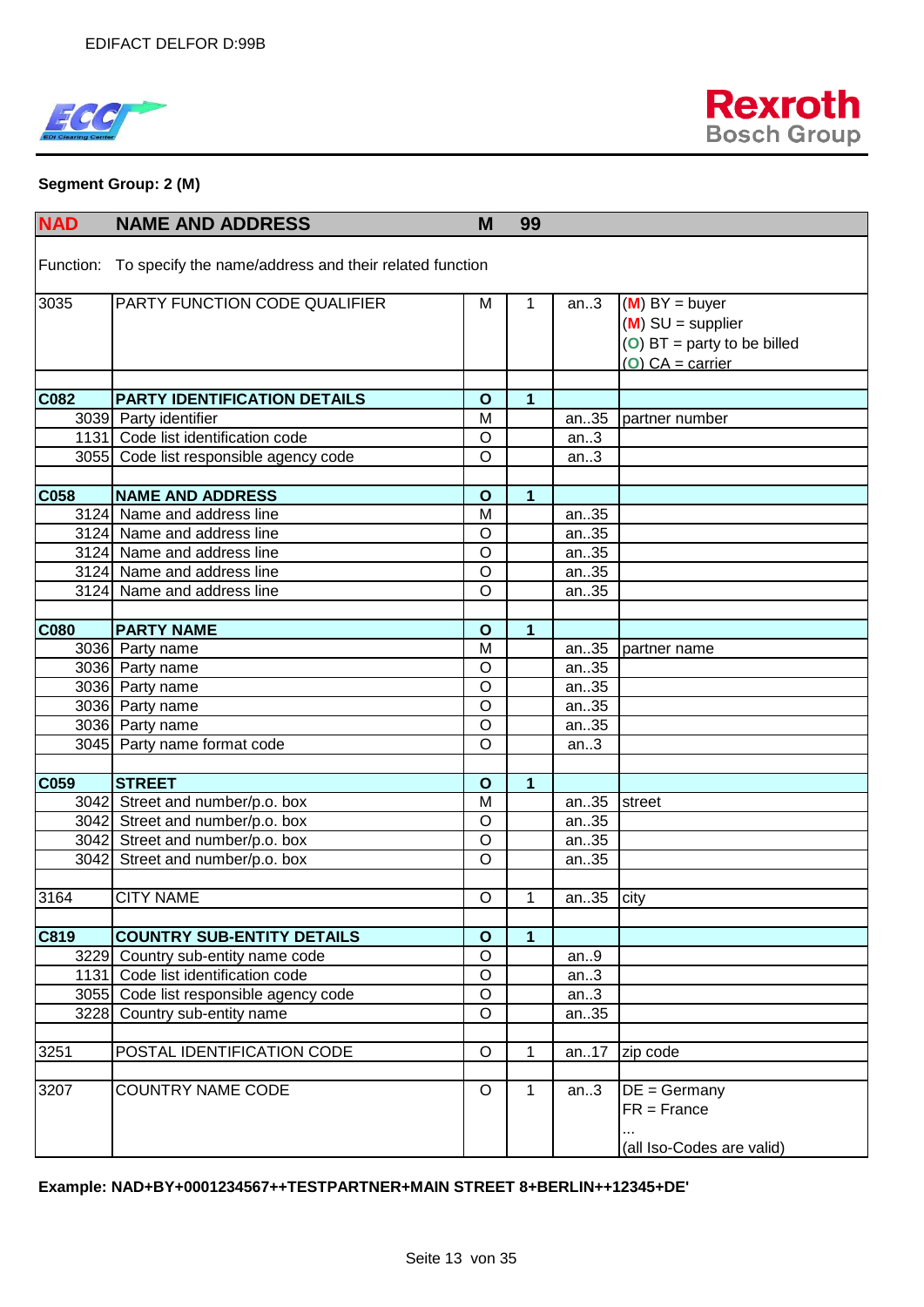



**Segment Group: 2 (M) Segment Group: 4 (O)**

| <b>CTA</b> | <b>CONTACT INFORMATION</b>                                                               | M |      |                           |
|------------|------------------------------------------------------------------------------------------|---|------|---------------------------|
|            | Function. To identify a person or a department to whom communication should be directed. |   |      |                           |
| 3139       | CONTACT FUNCTION CODE                                                                    | Ő | an.3 | $DL =$ delivery contact   |
|            |                                                                                          |   |      | $PD =$ purchasing contact |
|            |                                                                                          |   |      |                           |
| C056       | DEPARTMENT OR EMPLOYEE DETAILS                                                           | O |      |                           |
|            | 3413 Department or employee identification                                               | O | an17 | sign of purchaser         |
|            |                                                                                          |   |      | purchasing department     |
| 3412L      | Department or employee                                                                   | O | an35 | name of contact person    |

**Example: CTA+DL+EK10:Bauer'**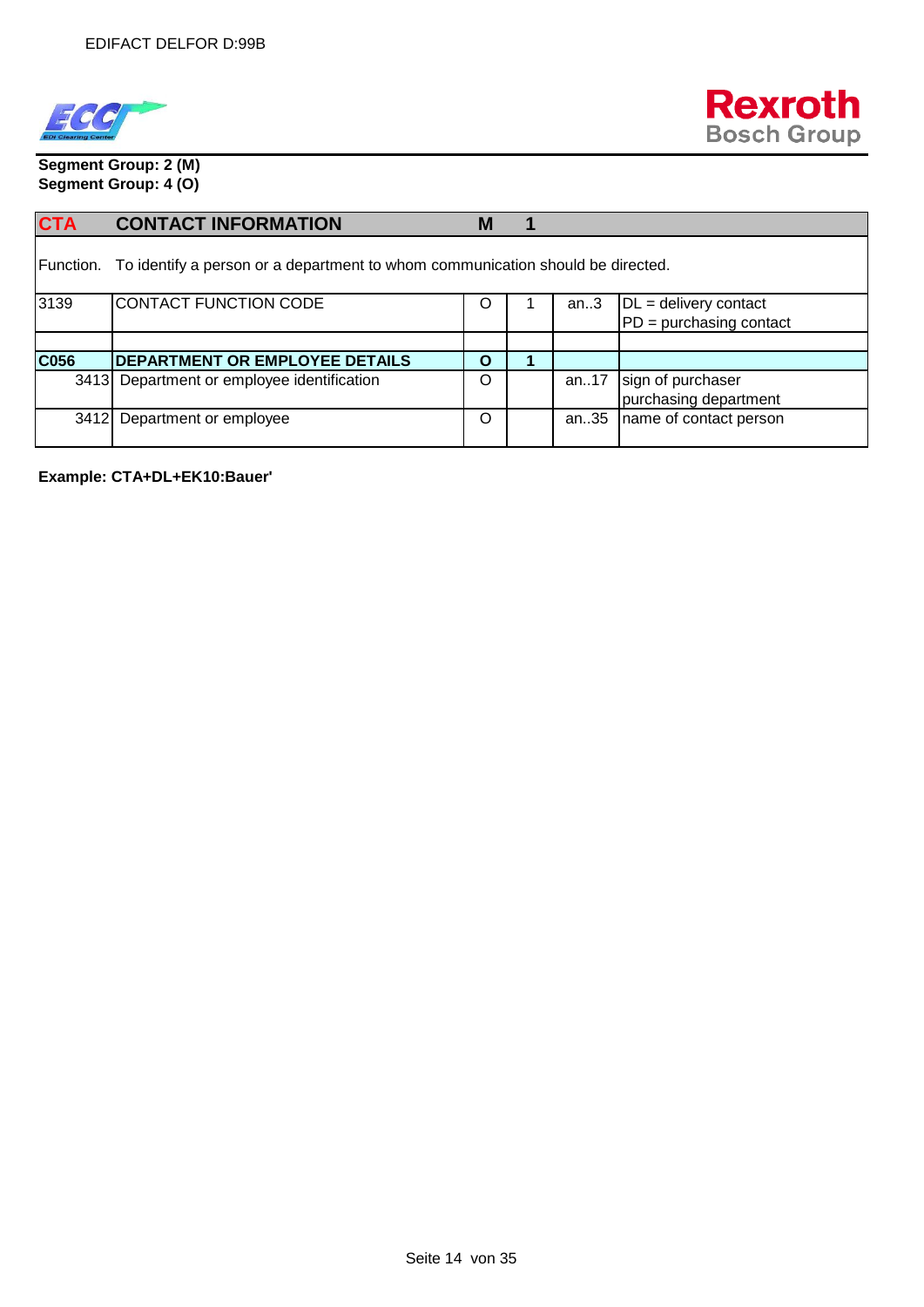



**Segment Group: 2 (M) Segment Group: 4 (O)**

| <b>COM</b>  | <b>COMMUNICATION CONTACT</b>                 |   | 5 |      |                            |
|-------------|----------------------------------------------|---|---|------|----------------------------|
|             | Function: To identify a communication number |   |   |      |                            |
| <b>C076</b> | <b>COMMUNICATION CONTACT</b>                 | М | 3 |      |                            |
|             | 3148 Communication number                    | М |   |      | an512 Communication number |
|             | 3155 Communication number code qualifier     | М |   | an.3 | $TE = telephone$           |
|             |                                              |   |   |      | $EM =$ electronic mail     |
|             |                                              |   |   |      | $FX = telefax$             |

**Example:** COM+09352-18-1845:TE'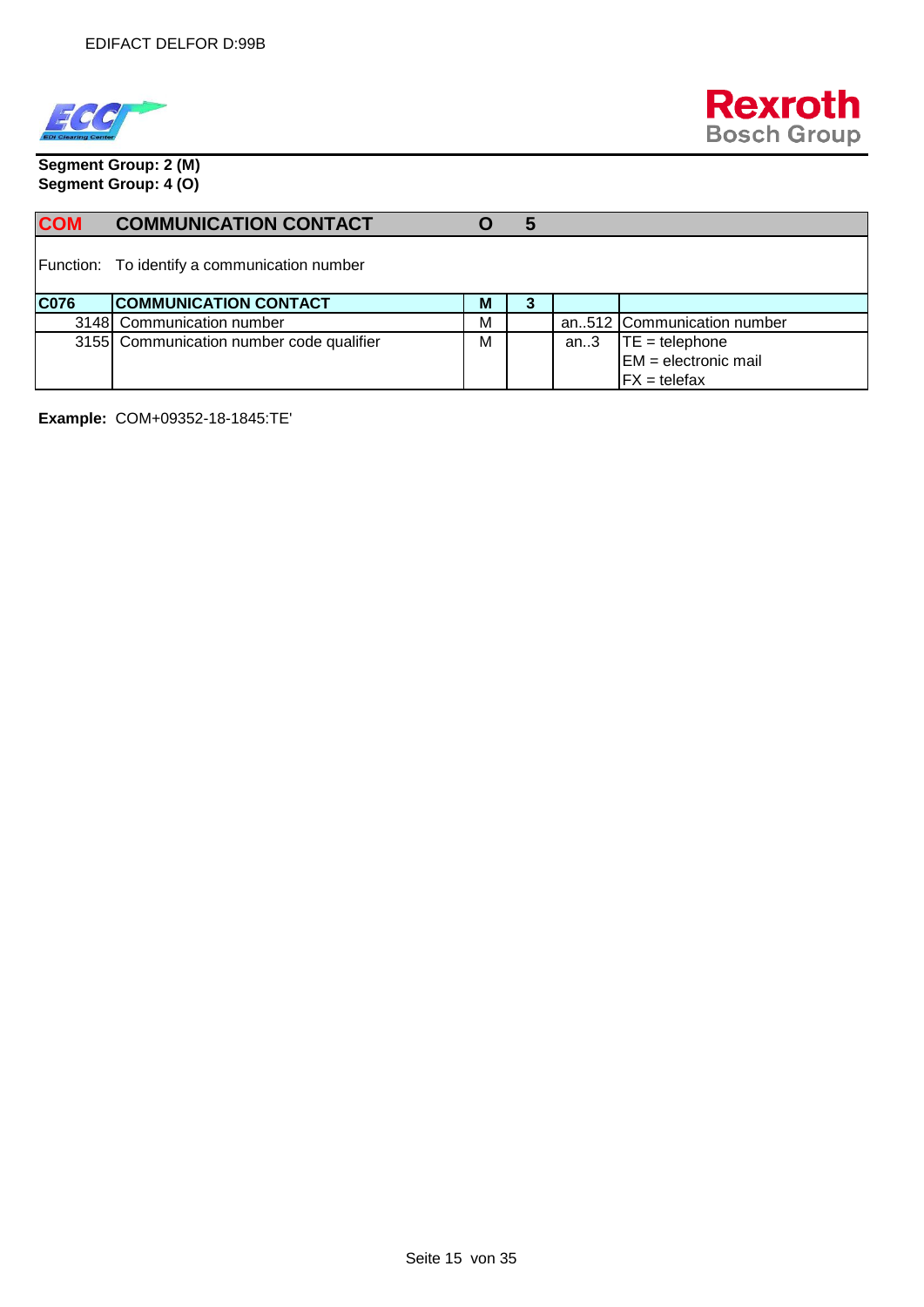



**Segment Group: 6 (M)**

| <b>GIS</b> | <b>GENERAL INDICATOR</b>                      | 999 |           |                             |
|------------|-----------------------------------------------|-----|-----------|-----------------------------|
|            | Function: To transmit a processing indicator. |     |           |                             |
| C529       | <b>PROCESSING INDICATOR</b>                   | M   |           |                             |
|            | 7365 Processing indicator description code    | M   | an.3      | $37$ = complete information |
|            | 1131 Code list identification code            | O   | an.3      |                             |
|            | 3055 Code list responsible agency code        | O   | an.3      |                             |
|            | 7187 Process type description code            | O   | an. $.17$ |                             |

**Example:** GIS+37'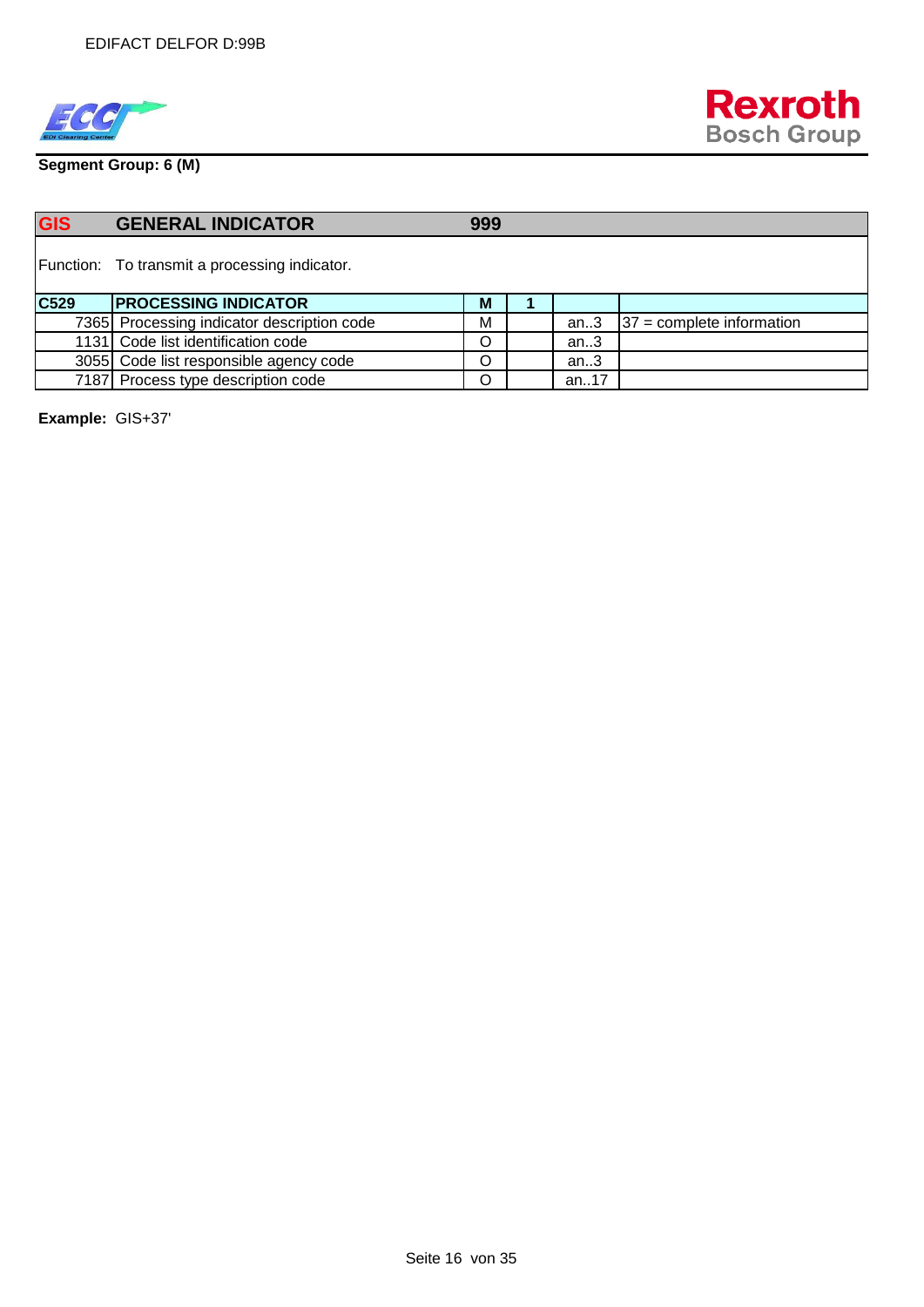



**Segment Group: 6 (M) Segment Group: 7 (C)**

| <b>NAD</b>  | <b>NAME AND ADDRESS</b>                                          | M              | 1            |       |                           |
|-------------|------------------------------------------------------------------|----------------|--------------|-------|---------------------------|
|             | Function: To specify the name/address and their related function |                |              |       |                           |
| 3035        | PARTY FUNCTION CODE QUALIFIER                                    | M              | 1            | an.3  | $CN =$ goods receipient   |
|             |                                                                  |                |              |       |                           |
| C082        | PARTY IDENTIFICATION DETAILS                                     | $\mathbf{o}$   | 1            |       |                           |
|             | 3039 Party identifier                                            | M              |              | an35  | partner number            |
|             | 1131 Code list identification code                               | $\circ$        |              | an.3  |                           |
|             | 3055 Code list responsible agency code                           | $\circ$        |              | an.3  |                           |
|             |                                                                  |                |              |       |                           |
| C058        | <b>NAME AND ADDRESS</b>                                          | $\mathbf{o}$   | 1            |       |                           |
|             | 3124 Name and address line                                       | M              |              | an35  |                           |
|             | 3124 Name and address line                                       | $\circ$        |              | an35  |                           |
|             | 3124 Name and address line                                       | $\circ$        |              | an35  |                           |
|             | 3124 Name and address line                                       | $\circ$        |              | an35  |                           |
|             | 3124 Name and address line                                       | $\circ$        |              | an35  |                           |
|             |                                                                  |                |              |       |                           |
| <b>C080</b> | <b>PARTY NAME</b>                                                | $\mathbf{o}$   | $\mathbf{1}$ |       |                           |
|             | 3036 Party name                                                  | M              |              | an35  | partner name              |
|             | 3036 Party name                                                  | $\circ$        |              | an35  |                           |
|             | 3036 Party name                                                  | $\circ$        |              | an35  |                           |
|             | 3036 Party name                                                  | $\circ$        |              | an35  |                           |
|             | 3036 Party name                                                  | $\overline{O}$ |              | an35  |                           |
|             | 3045 Party name format code                                      | $\circ$        |              | an.3  |                           |
|             |                                                                  |                |              |       |                           |
| C059        | <b>STREET</b>                                                    | $\mathbf{o}$   | 1            |       |                           |
|             | 3042 Street and number/p.o. box                                  | M              |              | an35  | street                    |
|             | 3042 Street and number/p.o. box                                  | $\circ$        |              | an35  |                           |
|             | 3042 Street and number/p.o. box                                  | $\circ$        |              | an35  |                           |
|             | 3042 Street and number/p.o. box                                  | $\circ$        |              | an35  |                           |
|             |                                                                  |                |              |       |                           |
| 3164        | <b>CITY NAME</b>                                                 | $\circ$        | 1            | an35  | city                      |
|             |                                                                  |                |              |       |                           |
| C819        | <b>COUNTRY SUB-ENTITY DETAILS</b>                                | $\mathbf{o}$   | 1            |       |                           |
|             | 3229 Country sub-entity name code                                | $\overline{O}$ |              | an.9  |                           |
|             | 1131 Code list identification code                               | $\circ$        |              | an.3  |                           |
|             | 3055 Code list responsible agency code                           | $\circ$        |              | an.3  |                           |
|             | 3228 Country sub-entity name                                     | $\circ$        |              | an35  |                           |
|             |                                                                  |                |              |       |                           |
| 3251        | POSTAL IDENTIFICATION CODE                                       | $\circ$        | 1            | an.17 | zip code                  |
|             |                                                                  |                |              |       |                           |
| 3207        | <b>COUNTRY NAME CODE</b>                                         | $\circ$        | 1            | an.3  | $DE = Germany$            |
|             |                                                                  |                |              |       | $FR =$ France             |
|             |                                                                  |                |              |       |                           |
|             |                                                                  |                |              |       | (all Iso-Codes are valid) |

#### **Example: NAD+CN+24681012++CONSIGNEE GMBH+DELIVERY STREET+B226 8+BERLIN++12345+DE'**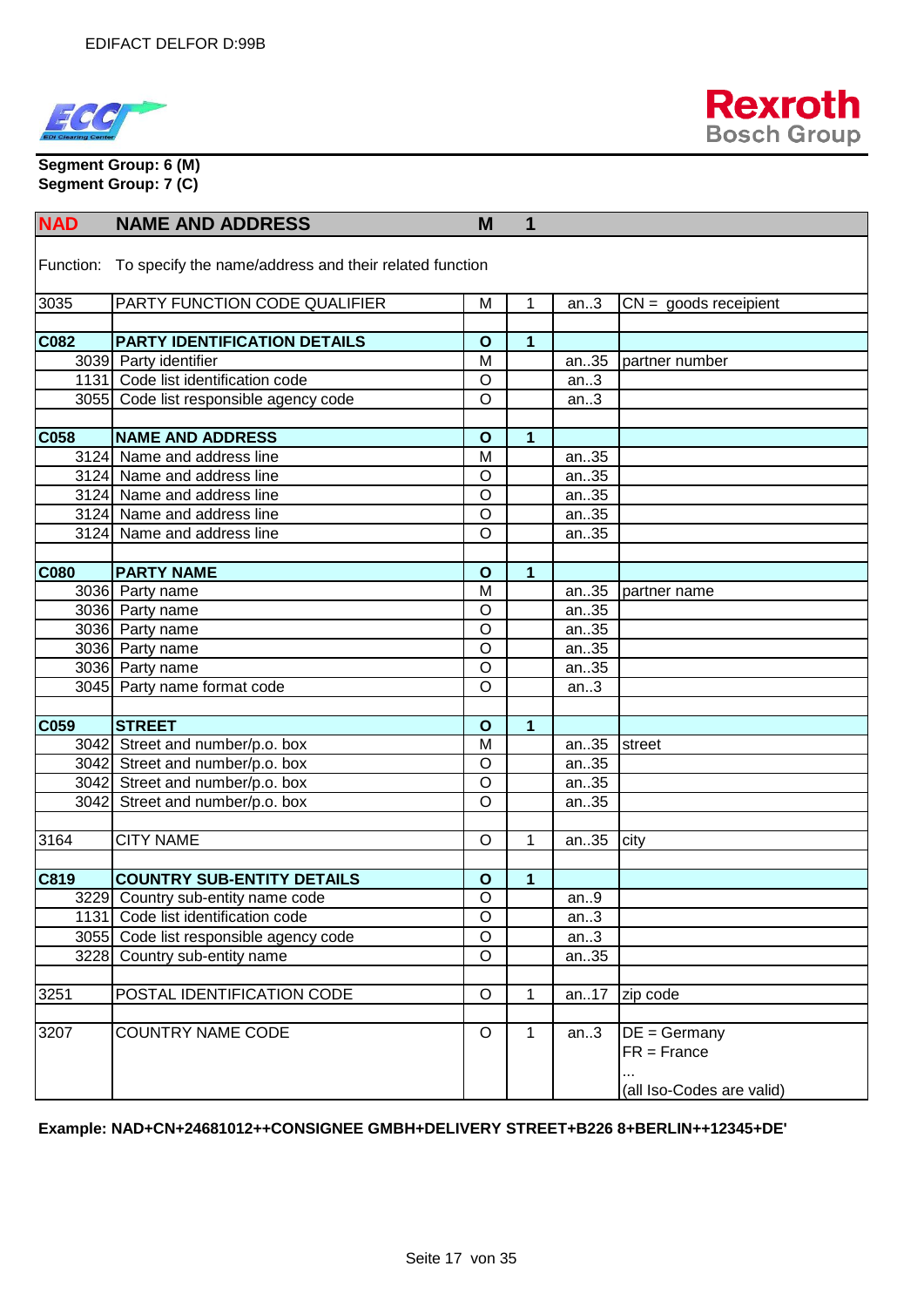



**Segment Group: 6 (M) Segment Group: 7 (C)**

| <b>LOC</b>      | <b>PLACE/LOCATION IDENTIFICATION</b>                       | $\mathbf O$  |   |       |                                                      |
|-----------------|------------------------------------------------------------|--------------|---|-------|------------------------------------------------------|
| <b>Function</b> | To identify a place or a location and/or related locations |              |   |       |                                                      |
| 3227            | LOCATION FUNCTION CODE QUALIFIER                           | M            |   | an.3  | $11$ = place of discharge<br>$19 =$ factory or plant |
| C517            | <b>LOCATION IDENTIFICATION</b>                             | $\mathbf{o}$ | 1 |       |                                                      |
|                 | 3225 Location name code                                    | $\circ$      |   | an.25 | id of place of discharge                             |
|                 | 1131 Code list identification code                         | $\circ$      |   | an.3  |                                                      |
|                 | 3055 Code list responsible agency code                     | $\circ$      |   | an.3  |                                                      |
|                 | 3224 Location name                                         | $\circ$      |   | an256 |                                                      |
|                 |                                                            |              |   |       |                                                      |
| C519            | <b>RELATED LOCATION ONE IDENTIFICATION</b>                 | $\Omega$     | 1 |       |                                                      |
|                 | 3223 Related place/location one identification             | $\circ$      |   | an.25 |                                                      |
| 1131            | Code list identification code                              | $\circ$      |   | an.3  |                                                      |
|                 | 3055 Code list responsible agency code                     | $\circ$      |   | an.3  |                                                      |
|                 | 3222 Related place/location one                            | $\circ$      |   | an70  |                                                      |
|                 |                                                            |              |   |       |                                                      |
| C553            | <b>RELATED LOCATION TWO IDENTIFICATION</b>                 | $\Omega$     | 1 |       |                                                      |
|                 | 3233 Related place/location two identification             | $\circ$      |   | an.25 |                                                      |
| 1131            | Code list identification code                              | $\circ$      |   | an.3  |                                                      |
|                 | 3055 Code list responsible agency code                     | $\circ$      |   | an.3  |                                                      |
|                 | 3232 Related place/location two                            | $\circ$      |   | an70  |                                                      |
|                 |                                                            |              |   |       |                                                      |
| 5479            | RELATION, CODED                                            | O            |   | an.3  |                                                      |

**Example: LOC+11+W411'**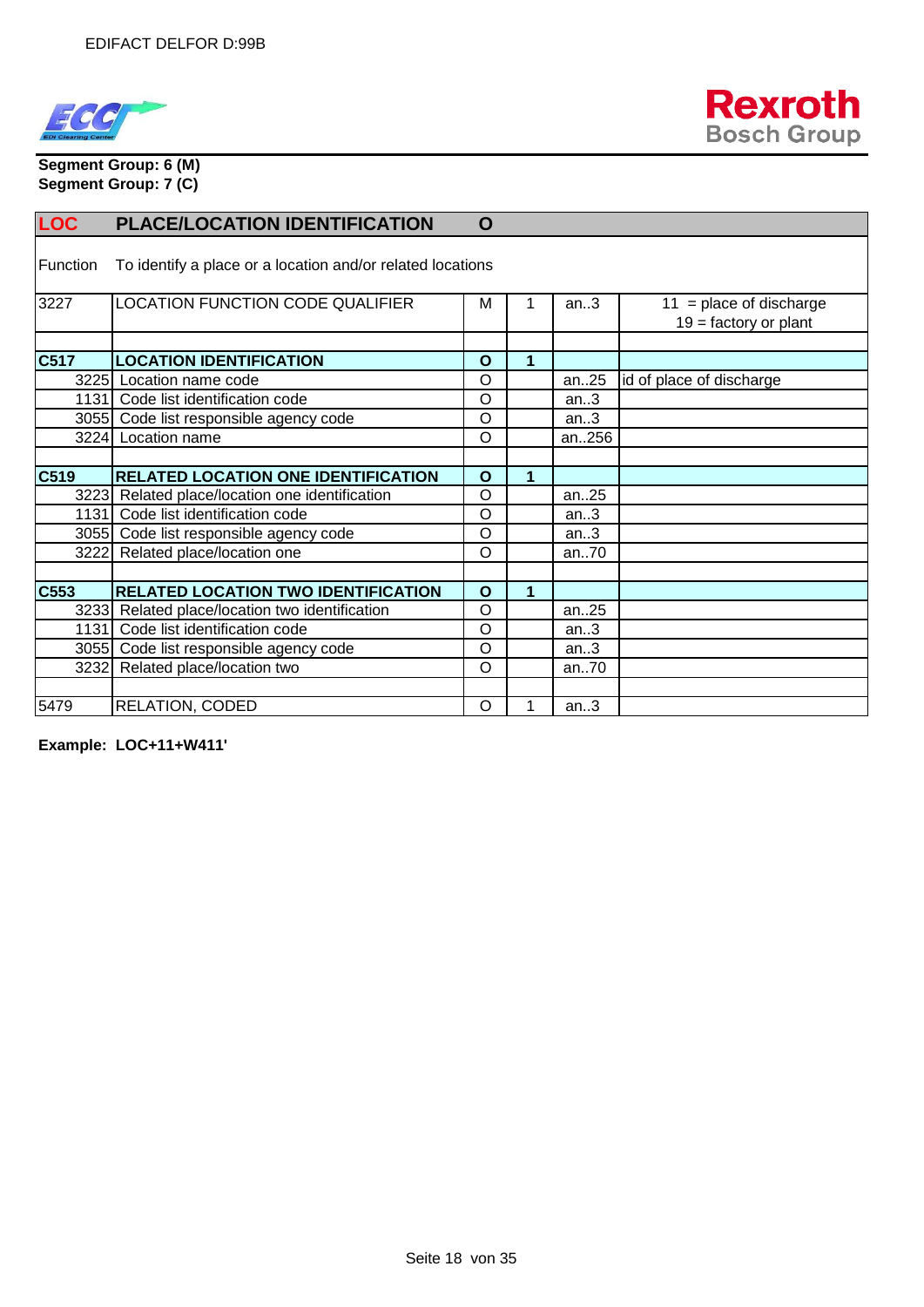



# **Segment Group: 6 (M) Segment Group: 7 (C) Segment Group: 10 (C) CTA CONTACT INFORMATION M 5** Function. To identify a person or a department to whom communication should be directed. 3139 CONTACT FUNCTION CODE | 0 | 1 | an..3 DL = delivery contact PD = purchasing contact **C056 DEPARTMENT OR EMPLOYEE DETAILS O 1**  3413 Department or employee identification **O** an..17 sign of contact 3412 Department or employee <br>  $\begin{array}{|c|c|c|c|c|c|} \hline \text{O} & \text{a} & \text{a} & \text{a} & \text{a} \\ \hline \end{array}$  Department or employee

**Example: CTA+PD+A11:Meier'**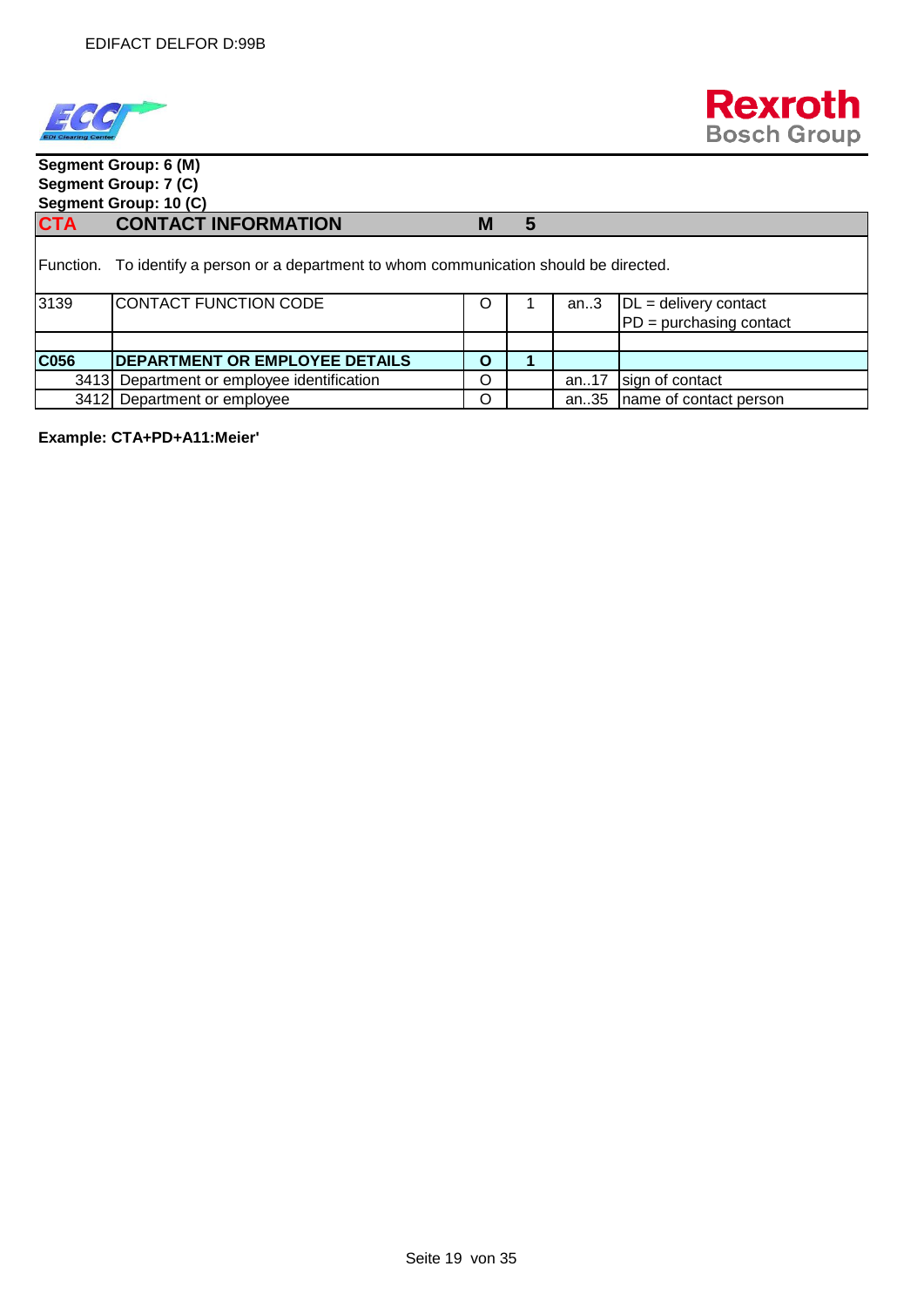



 $FX = t$ elefax

### **Segment Group: 6 (M) Segment Group: 7 (O) Segment Group: 10 (O) COM COMMUNICATION CONTACT O 5** Function: To identify a communication number **C076 COMMUNICATION CONTACT** M **M** 3 3148 Communication number M M an..512 communication number 3155 Communication number code qualifier  $\parallel M \parallel$  an..3  $\parallel TE =$  telephone EM = electronic mail

**Example: COM+max.meier@boschrexroth.de:EM'**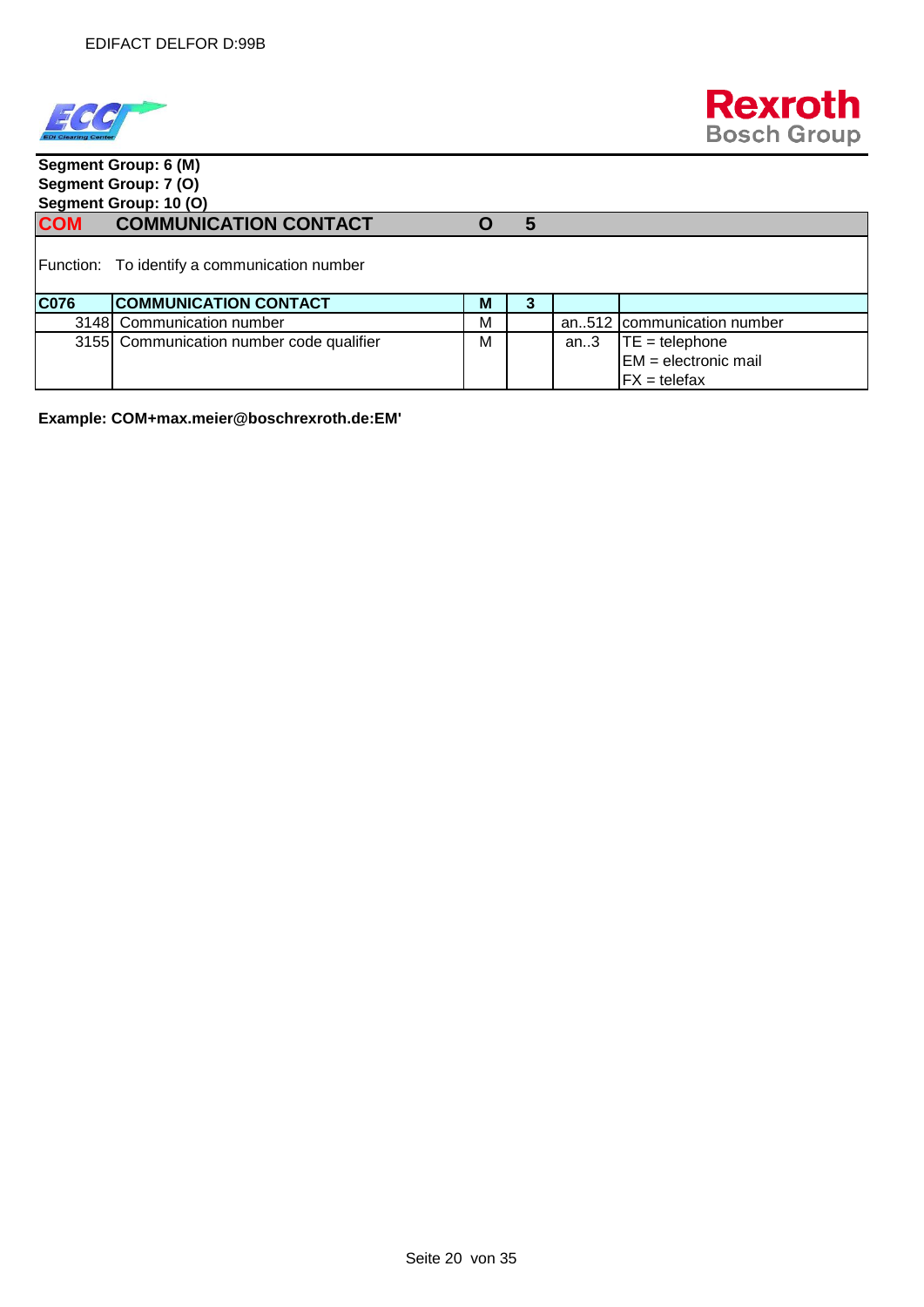



**Segment Group: 6 (M) Segment Group: 12 (M)**

| <b>LIN</b> | <b>LINE ITEM</b>                                     | M       | 999 |      |                           |
|------------|------------------------------------------------------|---------|-----|------|---------------------------|
|            | Function: To identify a line item and configuration. |         |     |      |                           |
| 1082       | LINE ITEM NUMBER                                     | М       |     | an.6 | lline item                |
| 1229       | <b>ACTION REQUEST/NOTIFICATION DESCRIPTIO</b>        | M       |     | an.3 | $=$ new                   |
|            |                                                      | O       | 4   |      |                           |
| C212       | <b>ITEM NUMBER IDENTIFICATION</b>                    | O       | ٠   |      |                           |
|            | 7140 Item number                                     | М       |     | an35 | article number            |
|            | 7143 Item type identification code                   | М       |     | an.3 | $BP =$ buyers part number |
|            | 1131 Code list identification code                   | O       |     | an.3 |                           |
|            | 3055 Code list responsible agency code               |         |     | an.3 | $92$ = asigned by buyer   |
|            |                                                      | $\circ$ |     |      |                           |
| C829       | <b>SUB-LINE INFORMATION</b>                          | O       |     |      |                           |
|            | 5495 Sub-line indicator, coded                       | O       |     | an.6 |                           |
|            | 1082 Line item number                                |         |     |      |                           |
|            |                                                      | O       |     | n.2  |                           |
| 1222       | <b>CONFIGURATION LEVEL</b>                           |         |     |      |                           |
|            |                                                      | O       |     | an.3 |                           |
| 7083       | CONFIGURATION, CODED                                 |         |     |      |                           |

**Example: LIN++1+R902433448:BP::92'**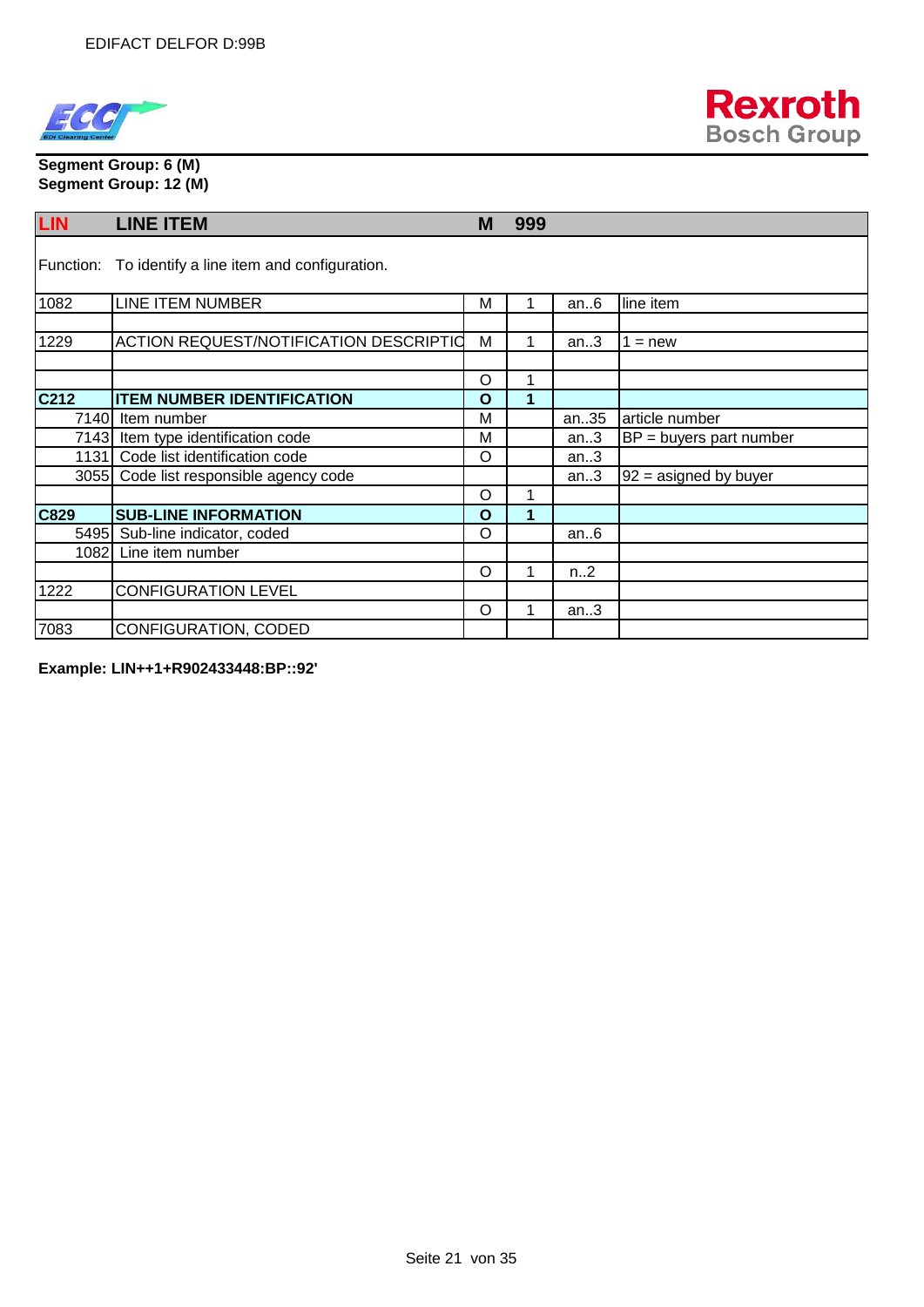



**Segment Group: 6 (M) Segment Group: 12 (M)**

| <b>PIA</b>                                                                  | <b>ADDITIONAL PRODUCT ID</b>           | $\mathbf O$    | 10             |      |                              |  |  |  |
|-----------------------------------------------------------------------------|----------------------------------------|----------------|----------------|------|------------------------------|--|--|--|
| Function: To specify additional or substitutional item identification codes |                                        |                |                |      |                              |  |  |  |
| 4347                                                                        | PRODUCT ID. FUNCTION QUALIFIER         | M              | 1              | an.3 | $5 =$ product identification |  |  |  |
|                                                                             |                                        |                |                |      |                              |  |  |  |
| C212                                                                        | <b>ITEM NUMBER IDENTIFICATION</b>      | M              | $\mathbf 1$    |      |                              |  |  |  |
|                                                                             | 7140 Item number                       | $\circ$        |                | an35 | litem number of vendor       |  |  |  |
|                                                                             | 7143 Item type identification code     | $\circ$        |                | an.3 | $SA =$ suppliers article     |  |  |  |
|                                                                             | 1131 Code list identification code     | $\circ$        |                | an.3 |                              |  |  |  |
|                                                                             | 3055 Code list responsible agency code | $\Omega$       |                | an.3 |                              |  |  |  |
|                                                                             |                                        |                |                |      |                              |  |  |  |
| C212                                                                        | <b>ITEM NUMBER IDENTIFICATION</b>      | $\mathbf{o}$   | 1              |      |                              |  |  |  |
|                                                                             | 7140 Item number                       | $\circ$        |                | an35 |                              |  |  |  |
|                                                                             | 7143 Item type identification code     | $\circ$        |                | an.3 |                              |  |  |  |
|                                                                             | 1131 Code list identification code     | $\circ$        |                | an.3 |                              |  |  |  |
|                                                                             | 3055 Code list responsible agency code | $\circ$        |                | an.3 |                              |  |  |  |
|                                                                             |                                        |                |                |      |                              |  |  |  |
| C212                                                                        | <b>ITEM NUMBER IDENTIFICATION</b>      | $\mathbf{o}$   | $\mathbf 1$    |      |                              |  |  |  |
|                                                                             | 7140 Item number                       | $\overline{O}$ |                | an35 |                              |  |  |  |
|                                                                             | 7143 Item type identification code     | $\circ$        |                | an.3 |                              |  |  |  |
|                                                                             | 1131 Code list identification code     | $\overline{O}$ |                | an.3 |                              |  |  |  |
|                                                                             | 3055 Code list responsible agency code | $\overline{O}$ |                | an.3 |                              |  |  |  |
|                                                                             |                                        |                |                |      |                              |  |  |  |
| C <sub>212</sub>                                                            | <b>ITEM NUMBER IDENTIFICATION</b>      | $\mathbf{o}$   | $\overline{1}$ |      |                              |  |  |  |
|                                                                             | 7140 Item number                       | $\overline{O}$ |                | an35 |                              |  |  |  |
|                                                                             | 7143 Item type identification code     | $\overline{O}$ |                | an.3 |                              |  |  |  |
|                                                                             | 1131 Code list identification code     | $\overline{O}$ |                | an.3 |                              |  |  |  |
|                                                                             | 3055 Code list responsible agency code | $\overline{O}$ |                | an.3 |                              |  |  |  |
|                                                                             |                                        |                |                |      |                              |  |  |  |
| C212                                                                        | <b>ITEM NUMBER IDENTIFICATION</b>      | $\mathbf{o}$   | 1              |      |                              |  |  |  |
|                                                                             | 7140 Item number                       | $\overline{O}$ |                | an35 |                              |  |  |  |
|                                                                             | 7143 Item type identification code     | $\circ$        |                | an.3 |                              |  |  |  |
|                                                                             | 1131 Code list identification code     | $\overline{O}$ |                | an.3 |                              |  |  |  |
|                                                                             | 3055 Code list responsible agency code | $\overline{O}$ |                | an.3 |                              |  |  |  |

**Example: PIA+5+R98765:SA'**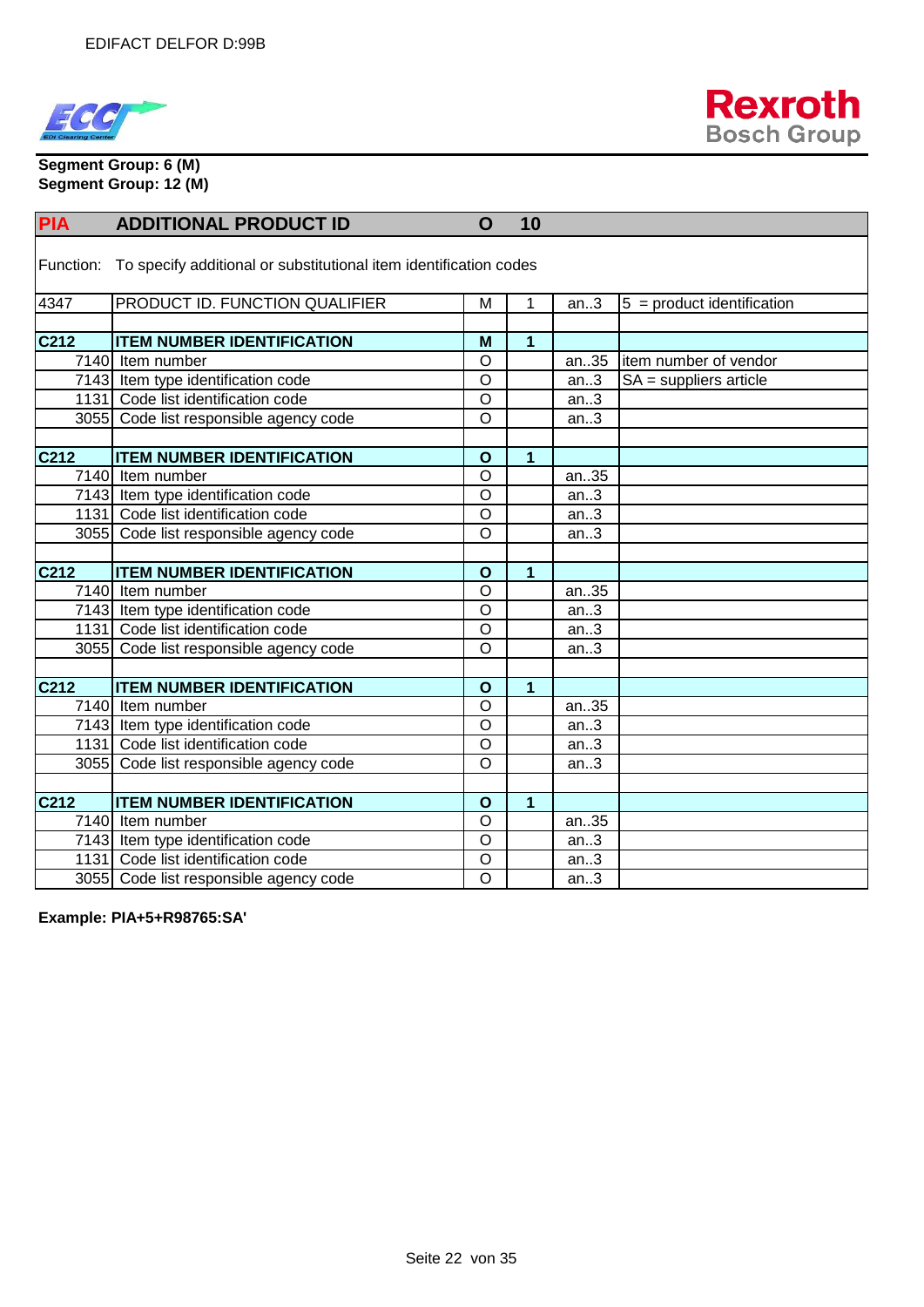



#### **Segment Group: 6 (M) Segment Group: 12 (M)**

| <b>IMD</b> | <b>ITEM DESCRIPTION</b>                                            | O        | 10 |       |                                                          |
|------------|--------------------------------------------------------------------|----------|----|-------|----------------------------------------------------------|
|            | Function: To describe an item in either an industry or free format |          |    |       |                                                          |
| 7077       | ITEM DESCRIPTION TYPE, CODED                                       | O        |    | an.3  | $F = free text$                                          |
| C272       | <b>ITEM CHARACTERISTIC</b>                                         | O        | 1  |       |                                                          |
|            | 7081 Item characteristic code                                      | O        |    | an.3  | $8 =$ product                                            |
|            | 1131 Code list identification code                                 | O        |    | an.3  |                                                          |
|            | 3055 Code list responsible agency code                             | O        |    | an.3  | $91 =$ assigned by seller<br>$92 =$ assigned by customer |
| C273       | <b>ITEM DESCRIPTION</b>                                            | O        |    |       |                                                          |
|            | 7009 Item description identification                               | O        |    | an17  | item describtion                                         |
|            | 1131 Code list identification code                                 | $\circ$  |    | an.3  |                                                          |
|            | 3055 Code list responsible agency code                             | O        |    | an.3  |                                                          |
|            | 7008 Item description                                              | $\Omega$ |    | an256 |                                                          |
|            | 7008 Item description                                              | $\Omega$ |    | an256 |                                                          |
|            | 3453 Language name code                                            | O        |    | an.3  |                                                          |
| 7383       | SURFACE/LAYER CODE                                                 | O        |    | an.3  |                                                          |

**Example: IMD+F+8::92+VERTEILER'**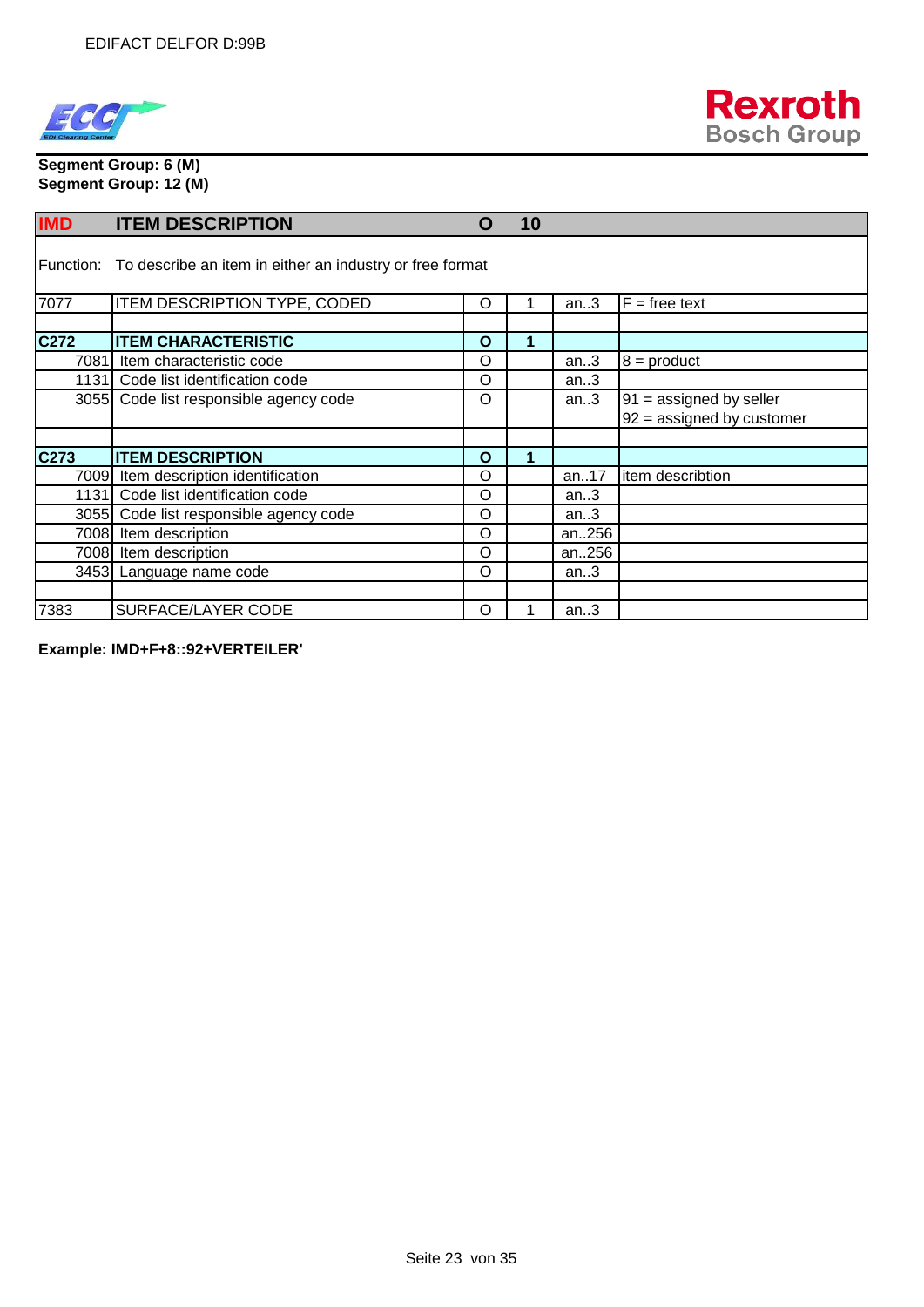



#### **Segment Group: 12 (M)**

| <b>FTX</b>          | <b>Free text</b>                       | O            | 99          |       |                                                                                 |
|---------------------|----------------------------------------|--------------|-------------|-------|---------------------------------------------------------------------------------|
| Function: Free text |                                        |              |             |       |                                                                                 |
| 4451                | TEXT SUBJECT CODE QUALIFIER            | М            | 1           | an.3  | $LIN = line item text$                                                          |
| 4453                | TEXT FUNCTION, CODED                   | $\circ$      | 1           | an.3  |                                                                                 |
| C <sub>107</sub>    | <b>TEXT REFERENCE</b>                  | $\mathbf{o}$ | 1           |       |                                                                                 |
| 4441                | Free text value code                   | M            |             | an17  |                                                                                 |
|                     | 1131 Code list identification code     | $\circ$      |             | an.3  |                                                                                 |
|                     | 3055 Code list responsible agency code | O            |             | an.3  |                                                                                 |
|                     |                                        |              |             |       |                                                                                 |
| C108                | <b>TEXT LITERAL</b>                    | $\mathbf O$  | 1           |       |                                                                                 |
|                     | 4440 Free text value                   | M            |             |       | an512 additonal text                                                            |
|                     | 4440 Free text value                   | $\circ$      |             | an512 | additonal text                                                                  |
|                     | 4440 Free text value                   | O            |             |       | an512 additonal text                                                            |
|                     | 4440 Free text value                   | O            |             |       | an512 additonal text                                                            |
|                     | 4440 Free text value                   | $\circ$      |             |       | an512 additonal text                                                            |
| 3453                | <b>LANGUAGE NAME CODE</b>              | M            | $\mathbf 1$ | an.3  | $DE = German$<br>$EN = English$<br>$FR =$ French<br>(other ISO-Codes agreeable) |
|                     | SAP-Source: E1EDKT1.TSSPRAS_ISO        |              |             |       |                                                                                 |
| 4447                | TEXT FORMATTING, CODED                 | O            | 1           | an.3  |                                                                                 |

**Example:** FTX+LIN+++some line item text+DE'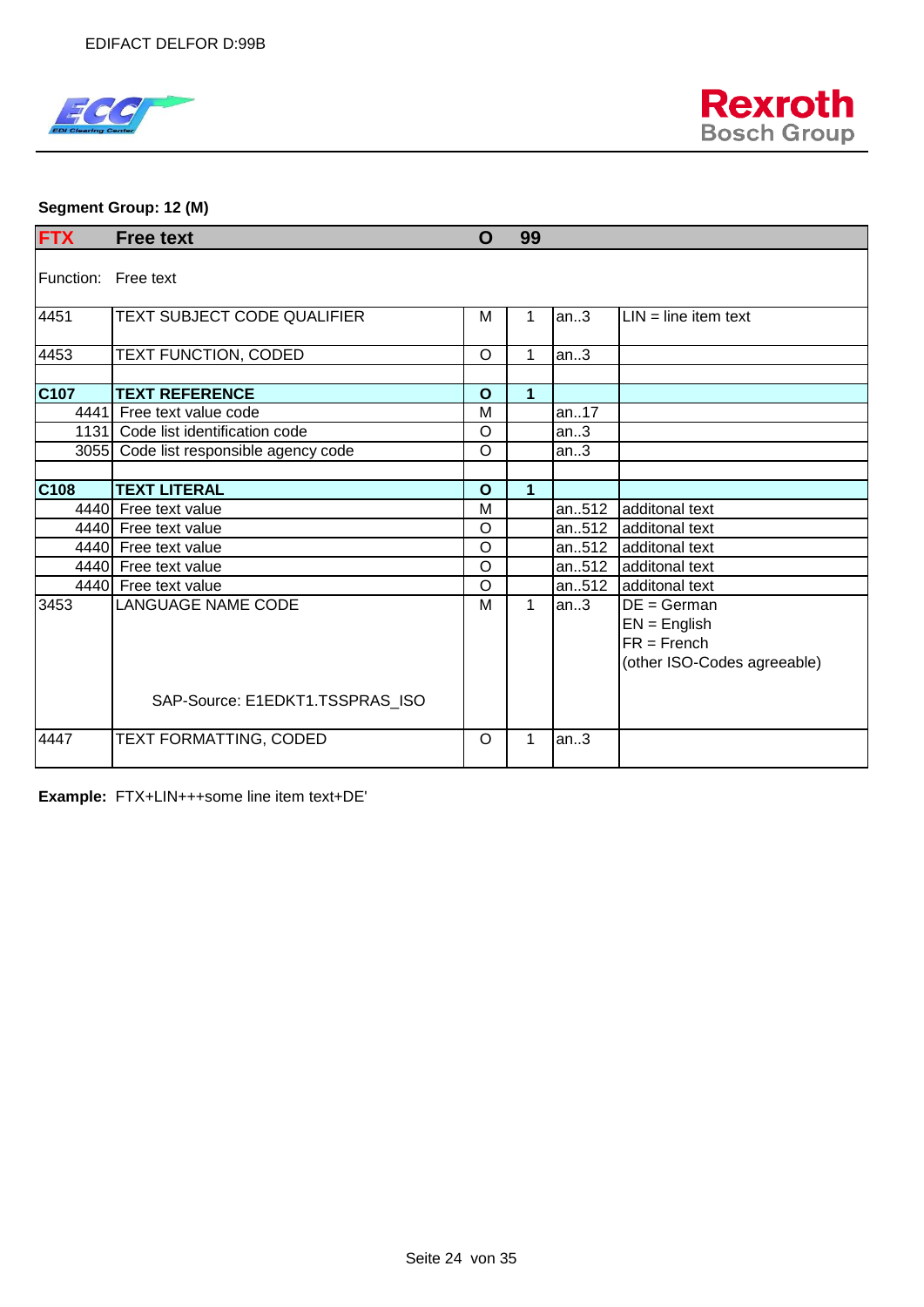



#### **Segment Group: 6 (M) Segment Group: 12 (M) Segment Group: 13 (O) RFF REFERENCE O 10** Function: To specify a reference. **C506 REFERENCE M 1** 1153 Reference function code qualifier  $\begin{bmatrix} M & \end{bmatrix}$  an..3  $\begin{bmatrix} AAN =$  delivery schedule number AIF = previous delivery schedule ON = order number AAL = drawing number 1154 Reference identifier **Constanting to the Constantine Constantine Constantine Constantine Constantine Constantine Constantine Constantine Constantine Constantine Constantine Constantine Constantine Constantine Constant** 1156 Line number  $\begin{array}{|c|c|c|c|c|c|}\n\hline\n\text{1156} & \text{line number e.g. from frame}\n\end{array}$ contract 4000 Reference version identifier **CO** an..35 1060 Revision number **O** an..6

**Example: RFF+ON:5500058126:10'**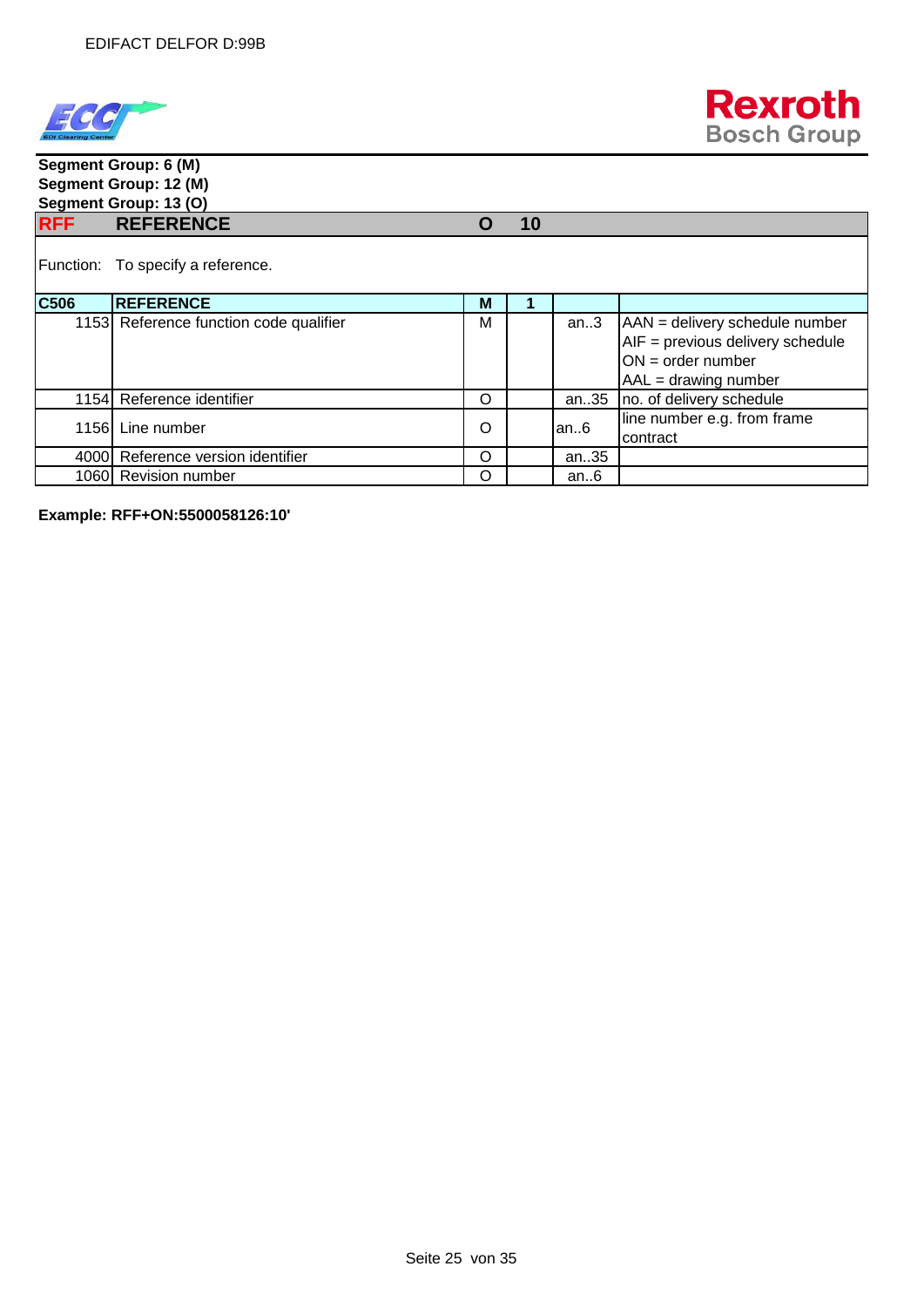



## **Segment Group: 6 (M) Segment Group: 12 (M) Segment Group: 13 (O) DTM DATE/TIME/PERIOD O 1** Function: To specify date, and/or time, or period. **C507 DATE/TIME/PERIOD M** 1 2005 Date/time/period function code qualifier  $\parallel M \parallel$  an..3 |137 = document/message date 2380 Date/time/period value and an..35 date

2379 Date/time/period format code  $\begin{bmatrix} \circ \\ \circ \end{bmatrix}$  | an..3 | 102 = YYYYMMDD

**Example: DTM+137:20040229:102'**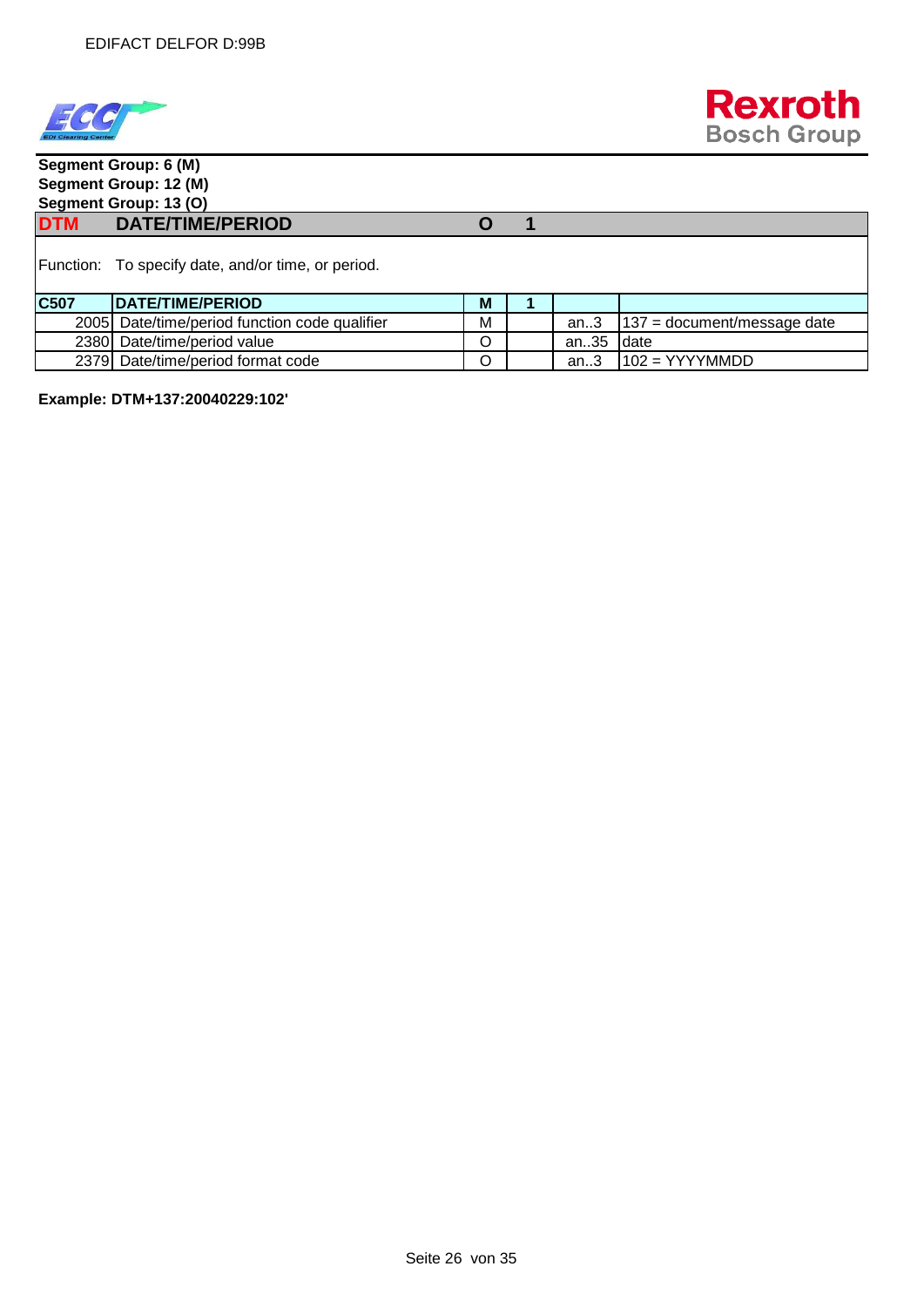



#### **Segment Group: 6 (M) Segment Group: 12 (M) Segment Group: 15 (O) QTY QUANTITY M 99** Function: To specify a pertinent quantity. **C186 QUANTITY DETAILS M 1** 6063 Quantity type code qualifier  $\begin{vmatrix} M & M & A \end{vmatrix}$  an..3  $\begin{vmatrix} 48 & = \text{received quantity} \end{vmatrix}$ 70 = received cumulative quantity 71 = cumulative quantity ordered 83 = backorder quantity 6060 Quantity **M** M an..35 amount 6411 Measurement unit code  $\begin{bmatrix} 0 & 1 \\ 0 & 1 \end{bmatrix}$  an..3  $\begin{bmatrix} CMT = \text{centimeter} \\ \text{on} \end{bmatrix}$ GRM = gram  $LTR =$  litre  $MTR = metre$ MLT = millimetre NMP = package  $NPL =$  parcel PCE = piece  $BAR = plate$ KGM = kilogram

**Example: QTY+83:200:PCE'**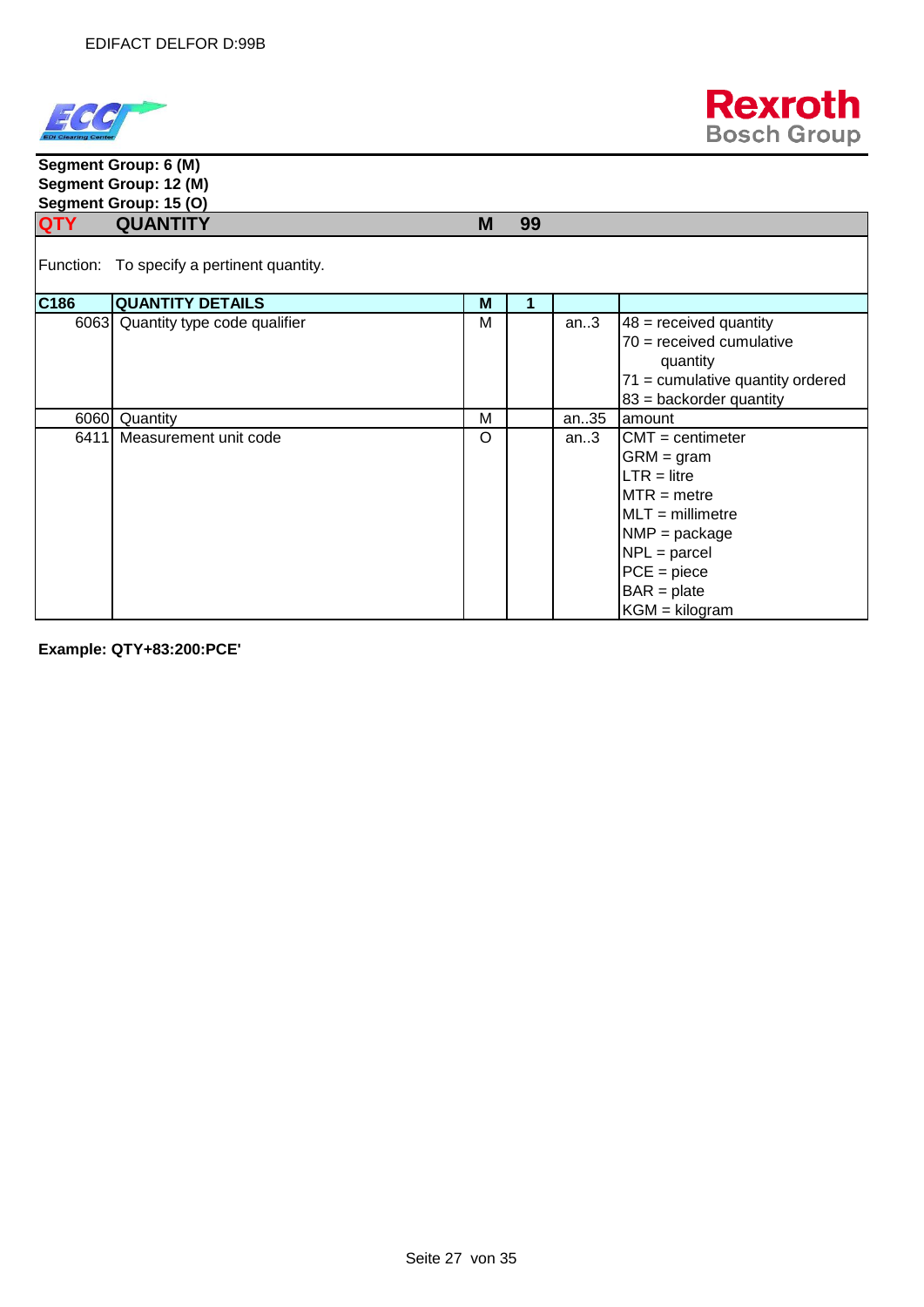



**Segment Group: 6 (M) Segment Group: 12 (M) Segment Group: 15 (O) Segment Group: 16 (O) RFF REFERENCE M 10** Function: To specify a reference. **C506** REFERENCE MIL 1 1153 Reference function code qualifier  $\parallel M \parallel$  an..3  $\parallel$  AAU = despatch note number 1154 Reference identifier **O COLLEGAN COLLEGAN Reference** identifier **COLLEGAN Reference** identifier 1156 Line number **O** an..6 4000 Reference version identifier **CO** an..35 1060 Revision number **O an..6** 

**Example: RFF+AAU:170054698'**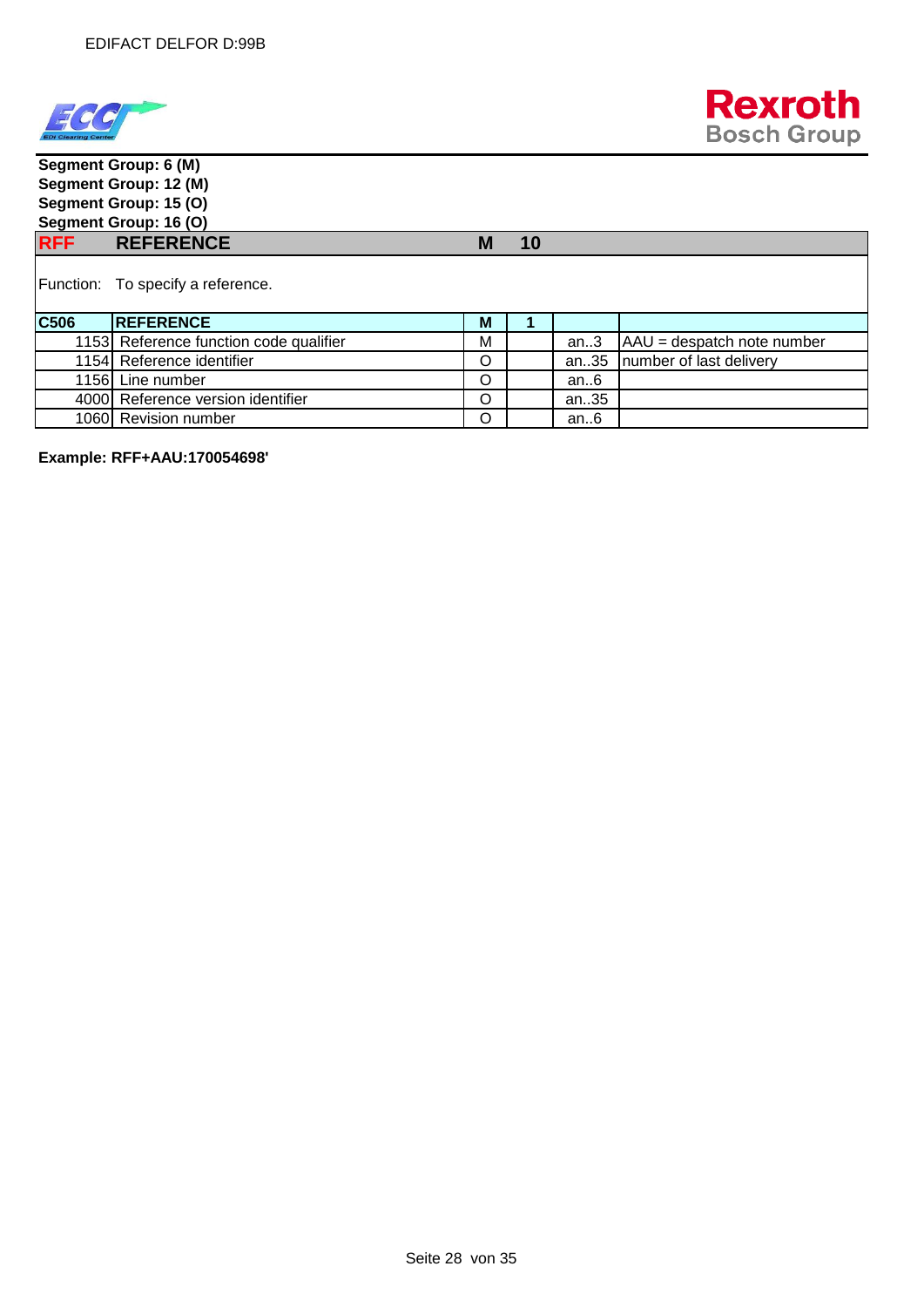



|                                   | Segment Group: 6 (M)                               |   |  |      |                                 |  |  |  |  |
|-----------------------------------|----------------------------------------------------|---|--|------|---------------------------------|--|--|--|--|
| Segment Group: 12 (M)             |                                                    |   |  |      |                                 |  |  |  |  |
|                                   | Segment Group: 15 (O)                              |   |  |      |                                 |  |  |  |  |
|                                   | Segment Group: 16 (O)                              |   |  |      |                                 |  |  |  |  |
| <b>DTM</b>                        | <b>DATE/TIME/PERIOD</b>                            |   |  |      |                                 |  |  |  |  |
|                                   | Function: To specify date, and/or time, or period. |   |  |      |                                 |  |  |  |  |
| C507                              | <b>DATE/TIME/PERIOD</b>                            | M |  |      |                                 |  |  |  |  |
| 2005                              | Date/time/period function code qualifier           | М |  | an.3 | $137$ = document / message date |  |  |  |  |
| 2380                              | Date/time/period value                             | Ω |  | an35 | Idate                           |  |  |  |  |
| 2379 Date/time/period format code |                                                    |   |  | an.3 | $102 = YYYYMMDD$                |  |  |  |  |

**Example: DTM+137:20030927:102'**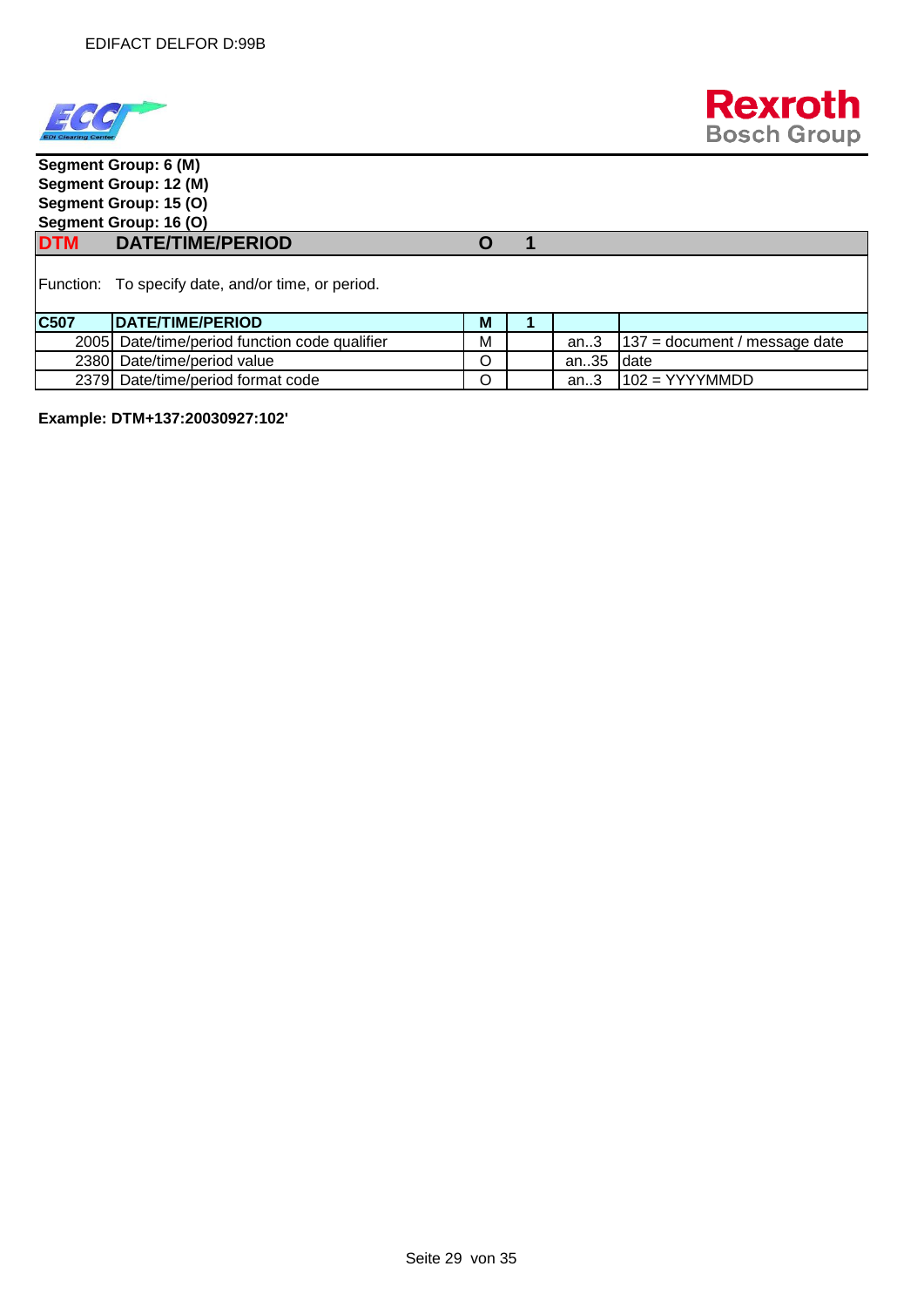



#### **Segment Group: 6 (M) Segment Group: 12 (M) Segment Group: 17 (M) SCC SCHEDULING CONDITIONS M 999**

Function: To specify scheduling conditions.

| 4017 | DELIVERY PLAN COMMITMENT LEVEL CODE | М | an.3 | $1 = fix$<br>$2 =$ commitment for<br>manufacturing and material<br>$3 =$ commitment for material<br>$4 =$ forecast<br>$10 =$ immediately |
|------|-------------------------------------|---|------|------------------------------------------------------------------------------------------------------------------------------------------|
| C329 | <b>PATTERN DESCRIPTION</b>          | O |      |                                                                                                                                          |
|      | 2013 Frequency code                 | O | an.3 |                                                                                                                                          |
|      | 2015 Despatch pattern, coded        | O | an.3 |                                                                                                                                          |
|      | 2017 Despatch pattern timing, coded | O | an.3 |                                                                                                                                          |

**Example: SCC+1'**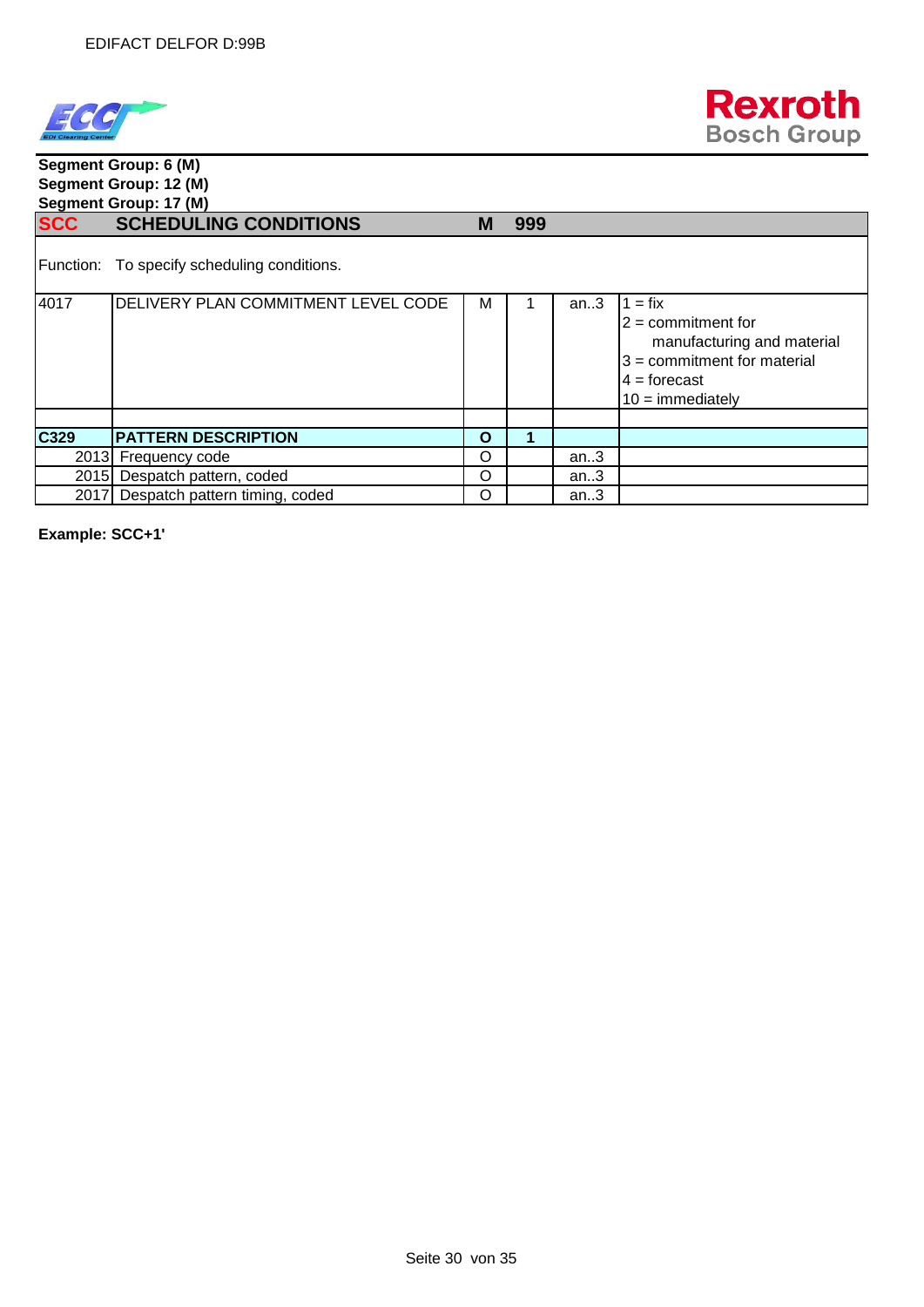



**Segment Group: 6 (M) Segment Group: 12 (M) Segment Group: 17 (M) Segment Group: 18 (M) QTY QUANTITY M 999** Function: To specify a pertinent quantity. **C186 QUANTITY DETAILS M** 1 6063 Quantity type code qualifier  $\begin{vmatrix} M & 113 \\ 113 & 114 \end{vmatrix}$  an..3  $\begin{vmatrix} 113 & 113 \\ 113 & 114 \end{vmatrix}$  and the delivered 3 = cumulative quantity 66 = commited quantity 6060 Quantity<br>
6411 Measurement unit code<br>
6411 Measurement unit code<br>
6411 Measurement unit code<br>
6411 Measurement unit code 6411 Measurement unit code <br>
an..3 GRM = gram  $LTR =$  litre  $MTR = metre$ MLT = millimetre NMP = package NPL = parcel PCE = piece  $BAR = plate$  $KGM = kilogram$ 

#### **Example: QTY+113:220:PCE'**

The using of the qualifiers depends on the SCC-segments. The following qualifiers are allowed/expected:

SCC+1: QTY+113, QTY+3 SCC+2: QTY+66 SCC+3: QTY+66 SCC+4: QTY+113, QTY+3, SCC+10: QTY+113

If you want to send commitment for (manufacturing and) material only as a date, set this quantity to "0"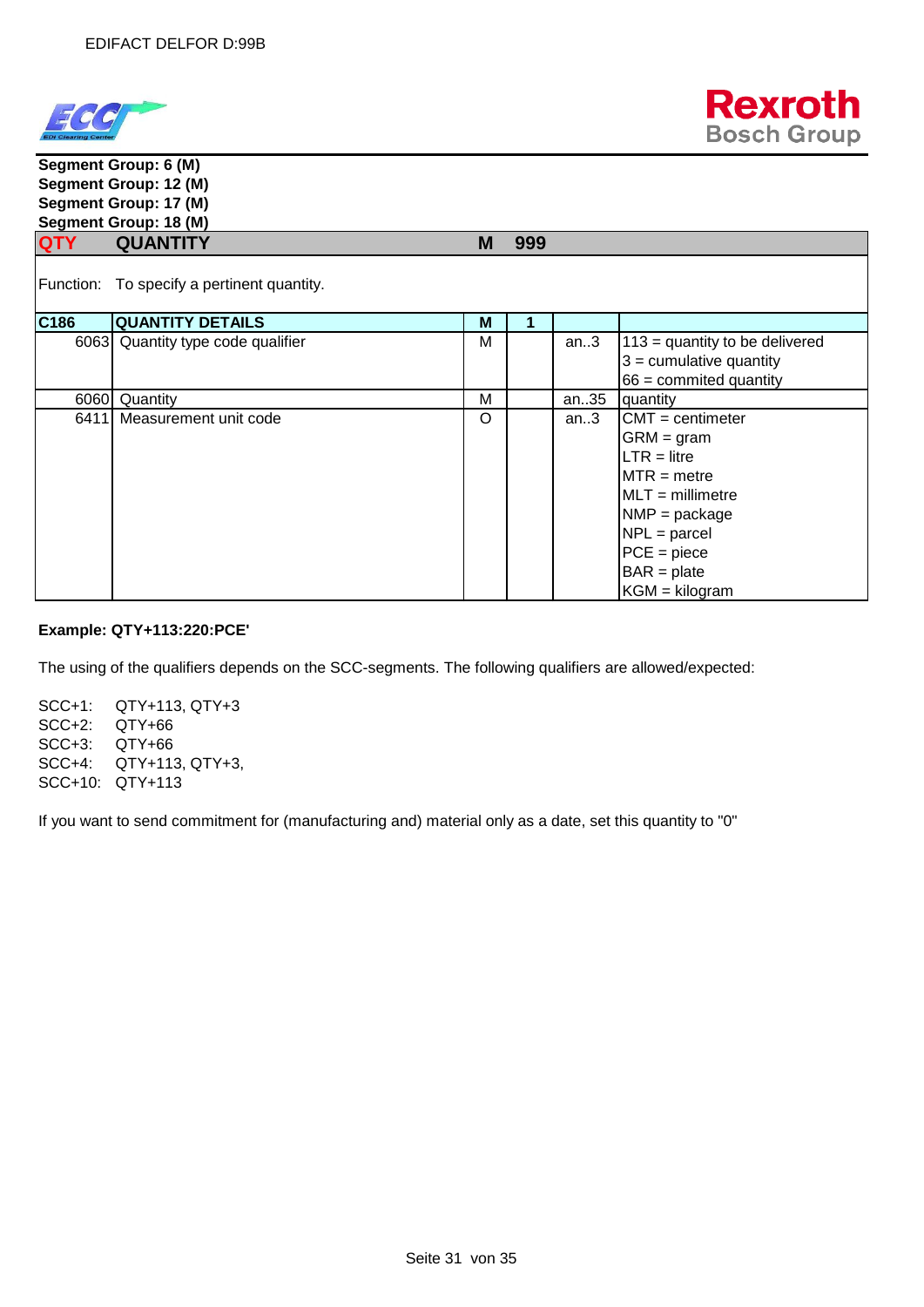



| Segment Group: 6 (M)  |                                                    |   |   |      |                                |  |  |  |  |
|-----------------------|----------------------------------------------------|---|---|------|--------------------------------|--|--|--|--|
| Segment Group: 12 (M) |                                                    |   |   |      |                                |  |  |  |  |
| Segment Group: 17 (M) |                                                    |   |   |      |                                |  |  |  |  |
|                       | Segment Group: 18 (M)                              |   |   |      |                                |  |  |  |  |
|                       | DTM DATE/TIME/PERIOD                               | O | 2 |      |                                |  |  |  |  |
|                       | Function: To specify date, and/or time, or period. |   |   |      |                                |  |  |  |  |
| <b>C507</b>           | <b>DATE/TIME/PERIOD</b>                            | M |   |      |                                |  |  |  |  |
|                       | 2005 Date/time/period function code qualifier      | М |   | an.3 | $64$ = delivery date, earliest |  |  |  |  |
|                       |                                                    |   |   |      | $161$ = release date           |  |  |  |  |
|                       |                                                    |   |   |      | 76 = scheduled delivery date   |  |  |  |  |
| 2380I                 | Date/time/period value                             | O |   | an35 | date                           |  |  |  |  |
|                       | 2379 Date/time/period format code                  | O |   | an.3 | $102 = yyymmdd$                |  |  |  |  |
|                       |                                                    |   |   |      | $616 =$ yyyyww (week)          |  |  |  |  |
|                       |                                                    |   |   |      | $610 =$ yyyymm (month)         |  |  |  |  |

#### **Example: DTM+76:20050229:102'**

The using of the qualifiers depends on the QTY-segments. The following qualifiers are allowed/expected:

QTY+3: DTM+64 QTY+66: DTM+161 QTY+113: DTM+76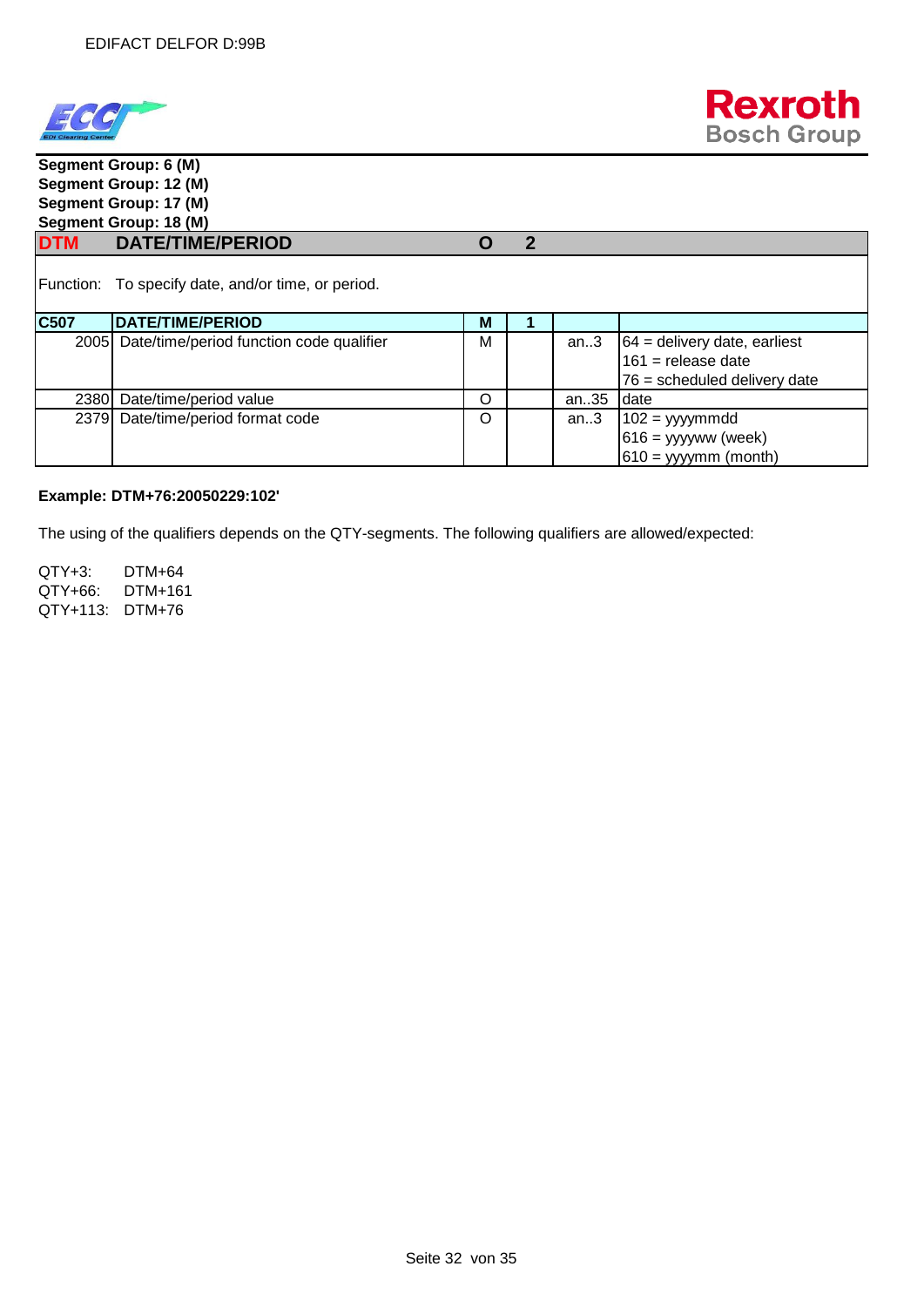

| <b>UNT</b> | Message trailer                                          | M |               |                              |
|------------|----------------------------------------------------------|---|---------------|------------------------------|
|            | Function: To end and check the completeness of a message |   |               |                              |
| 0074       | INUMBER OF SEGMENTS IN THE MESSAGE                       | м | In6           | number of segments           |
|            |                                                          |   |               |                              |
| 0062       | <b>IMESSAGE REFERECNCE NUMBER</b>                        | M | <b>l</b> an14 | message reference (like UNH) |

**Example:** UNT+76+00002406000001'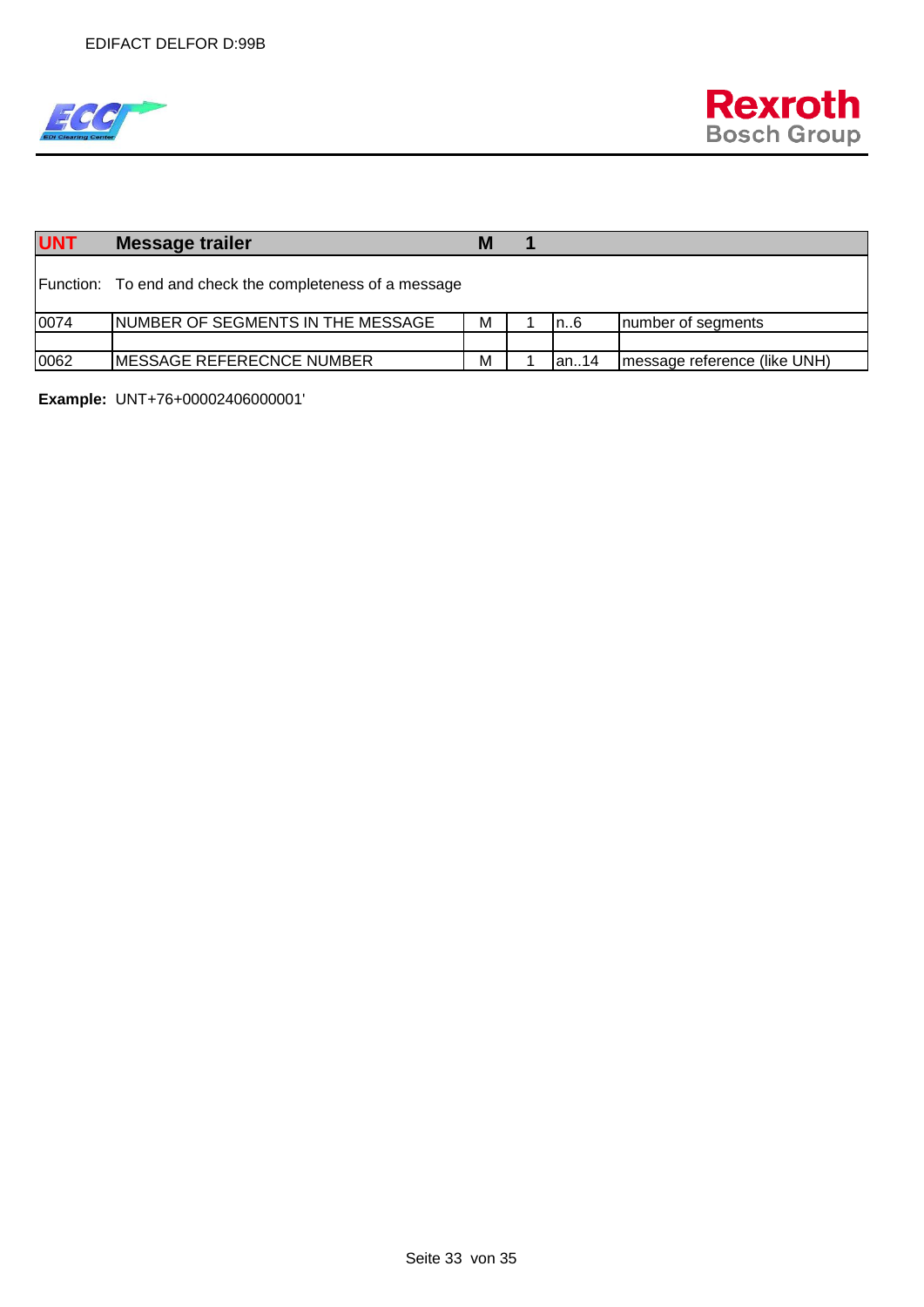

| <b>UNZ</b> | Interchange trailer                                           | M |  |         |                            |
|------------|---------------------------------------------------------------|---|--|---------|----------------------------|
|            | Function: To end and check the completeness of an interchange |   |  |         |                            |
| 0036       | <b>INTERCHANGE CONTROL COUNT</b>                              | М |  | n6      | The count of the number of |
|            |                                                               |   |  |         | messages                   |
|            |                                                               |   |  |         |                            |
| 0020       | <b>INTERCHANGE CONTROL REFERENCE</b>                          | М |  | an $14$ | identical to 0020 in UNB   |
|            |                                                               |   |  |         |                            |

**Example:** UNZ+2+1024'